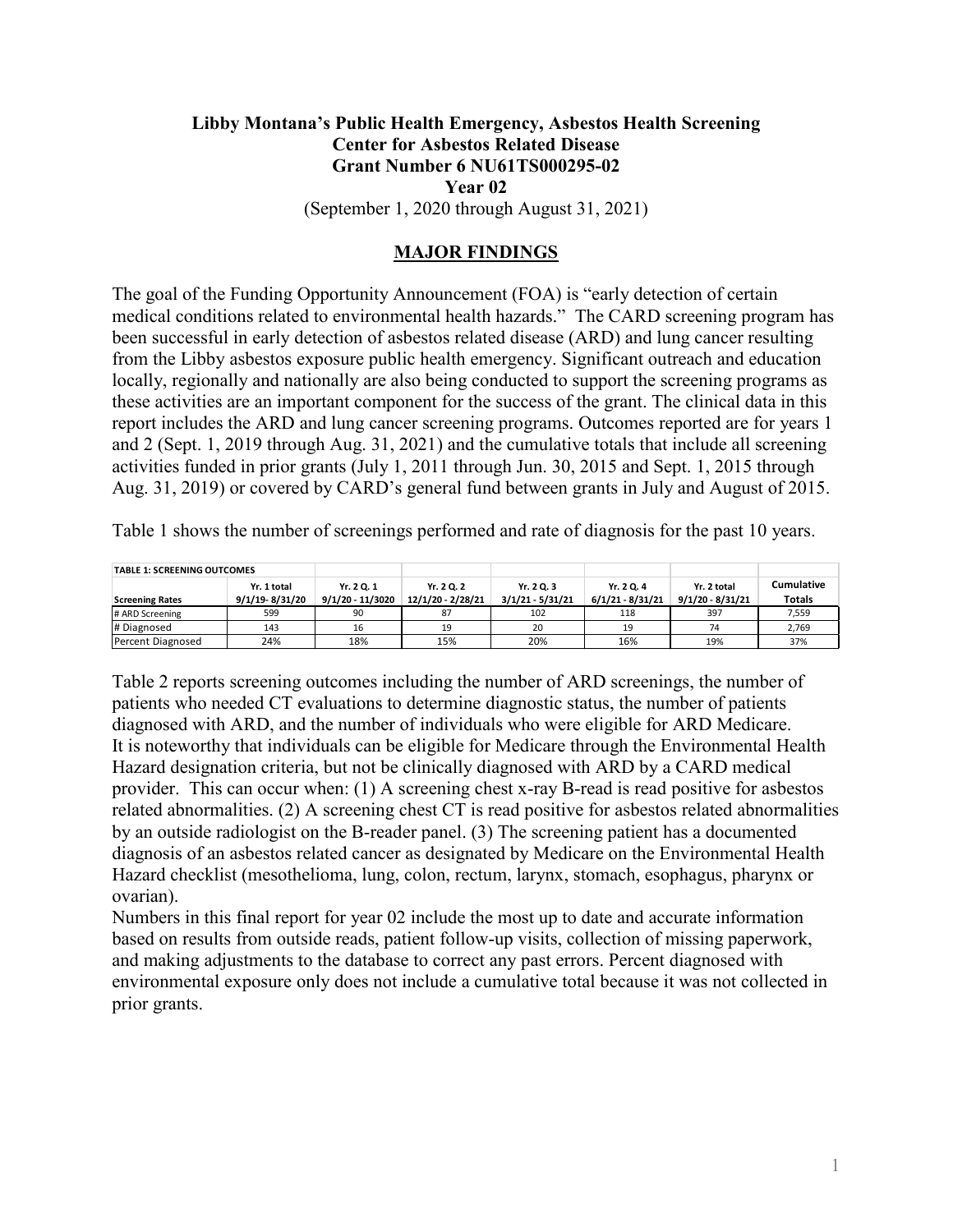| <b>TABLE 2: SCREENING OUTCOMES</b>         |                    |                    |                   |                    |                    |                    |               |
|--------------------------------------------|--------------------|--------------------|-------------------|--------------------|--------------------|--------------------|---------------|
|                                            | Yr. 1 total        | Yr. 2 Q. 1         | Yr. 2 Q. 2        | Yr. 2 Q. 3         | Yr. 2 Q. 4         | Yr. 2 total        | Cumulative    |
| <b>Screening Outcomes</b>                  | $9/1/19 - 8/31/20$ | $9/1/20 - 11/3020$ | 12/1/20 - 2/28/21 | $3/1/21 - 5/31/21$ | $6/1/21 - 8/31/21$ | $9/1/20 - 8/31/21$ | totals        |
| # ARD screenings                           | 599                | 90                 | 87                | 102                | 118                | 397                | 7,559         |
| # CT diagnostic appointments               | 307                | 48                 | 51                | 57                 | 44                 | 200                | 4,736         |
| # ARD diagnosed                            | 143                | 16                 | 19                | 20                 | 19                 | 74                 | 2,769         |
| # ARD Medicare eligible                    | 166                | 20                 | 22                | 25                 | 24                 | 91                 | 3,137         |
| % diagnosed w/ environmental exposure only | 85%                | 88%                | 85%               | 80%                | 84%                | 85%                | not collected |

# **GOALS/OBJECTIVES**

### **Goal 1: Provide Medical Screening in the Libby Area and Across the Nation**

### **Asbestos Related Disease Screening in Libby and Across the Nation:**

In the screening tables, both in Libby and long distance data are combined and summarized unless specifically stated.

It is noteworthy that the number of screenings has decreased since the beginning of the COVID-19 pandemic. A new metric that is being reported as part of this grant is the number of past screeners diagnosed with ARD seen for follow-up. This number relates to long-term impacts of the grant which leads to ongoing health monitoring and support for those diagnosed with ARD.

| <b>TABLE 3: TYPES OF SCREENING APPOINTMENTS</b> |                |                    |                   |                    |                    |                    |                   |
|-------------------------------------------------|----------------|--------------------|-------------------|--------------------|--------------------|--------------------|-------------------|
|                                                 | Yr. 1 total    | Yr. 2 Q. 1         | Yr. 2 Q. 2        | Yr. 2 Q. 3         | Yr. 2 Q. 4         | Yr. 2 cumulative   | <b>Cumulative</b> |
| <b>Appointment Type</b>                         | 9/1/19-8/31/20 | $9/1/20 - 11/3020$ | 12/1/20 - 2/28/21 | $3/1/21 - 5/31/21$ | $6/1/21 - 8/31/21$ | $9/1/20 - 8/31/21$ | totals            |
| # screenings                                    | 599            | 90                 | 87                | 102                | 118                | 397                | 7.559             |
| # new screening patients                        | 252            | 42                 | 37                | 41                 | 48                 | 168                | 5.226             |
| # rescreenings                                  | 347            | 49                 | 49                | 61                 | 70                 | 229                | 2,333             |
| <b>I</b> residents                              | 310            | 43                 | 44                | 58                 | 60                 | 205                | 3.881             |
| Idone in clinic                                 | 114            | 24                 | 12                | 15                 | 38                 | 89                 | 2,882             |
| # of LDS patients                               | 125            | 16                 | 19                | 19                 | 14                 | 68                 | 712               |
| (includes both visits)                          | 680            | 103                | 96                | 119                | 129                | 447                | 10,572            |
| both visits)                                    | 226            | 35                 | 42                | 40                 | 33                 | 150                | 1.723             |
| Consented for TAR registry                      | 483            | 73                 | 57                | 71                 | 89                 | 290                | 5.788             |
| PCP sent screening results                      | 479            | 65                 | 63                | 69                 | 92                 | 289                | not collected     |
| l with ARD seen for f/u                         | 2550           | 322                | 196               | 259                | 306                | 1083               | not collected     |

Table 4 summarizes demographic information for screening program participants.

|                 | <b>TABLE 4: DEMOGRAPHICS OF SCREENING PARTICIPANTS</b> |                                  |                                 |                                  |                                  |                                        |                             |
|-----------------|--------------------------------------------------------|----------------------------------|---------------------------------|----------------------------------|----------------------------------|----------------------------------------|-----------------------------|
| Demographics    | Yr. 1 total<br>9/1/19-8/31/20                          | Yr. 2 Q. 1<br>$9/1/20 - 11/3020$ | Yr. 2 Q. 2<br>12/1/20 - 2/28/21 | Yr. 2 Q. 3<br>$3/1/21 - 5/31/21$ | Yr. 2 Q. 4<br>$6/1/21 - 8/31/21$ | Yr. 2 cumulative<br>$9/1/20 - 8/31/21$ | <b>Cumulative</b><br>totals |
| # screenings    | 599                                                    | 90                               | 87                              | 102                              | 118                              | 397                                    | 7,559                       |
| # females       | 355                                                    | 50                               | 56                              | 58                               | 65                               | 230                                    | 4.033                       |
| # males         | 244                                                    | 40                               | 30                              | 44                               | 53                               | 167                                    | 3,526                       |
| # under age 35  | 27                                                     |                                  | 6                               |                                  | 8                                | 24                                     | 402                         |
| # between 35-49 | 116                                                    | 16                               | 17                              | 21                               | 23                               | 77                                     | 1,482                       |
| # between 50-64 | 294                                                    | 44                               | 42                              | 51                               | 53                               | 190                                    | 3,763                       |
| # age 65+       | 162                                                    | 25                               | 22                              | 25                               | 34                               | 106                                    | 1,912                       |

In Table 5, clinical findings of ARD screening are summarized. The number of symptomatic participants refers to CARD's medical provider's documentation of patient reported respiratory symptoms that may be asbestos related. This information was used in clinical decision making to determine whether a CT scan should be performed. Many participants did not have spirometry testing due to the COVID-19 pandemic and precautions that were being taken. BMI recording was added in year 01 and not recorded previously.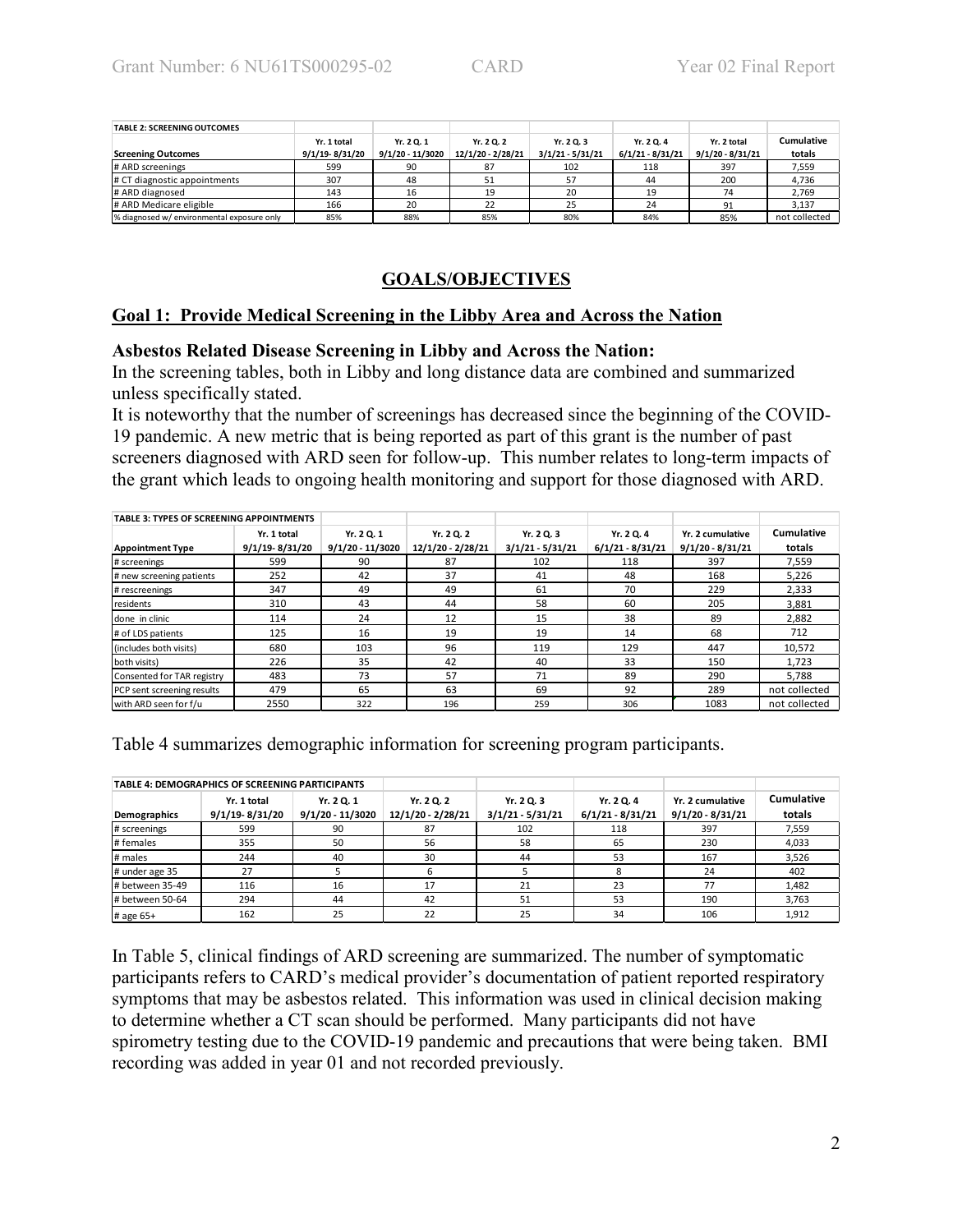| TABLE 5: CARD CLINICAL FINDINGS ASSOCIATED WITH ASBESTOS<br><b>RELATED DISEASE</b> |                               |                                |                                 |                                 |                                  |                                        |                             |
|------------------------------------------------------------------------------------|-------------------------------|--------------------------------|---------------------------------|---------------------------------|----------------------------------|----------------------------------------|-----------------------------|
| <b>CARD Clinical Findings</b>                                                      | Yr. 1 total<br>9/1/19-8/31/20 | Yr. 2 Q. 1<br>9/1/20 - 11/3020 | Yr. 2 Q. 2<br>12/1/20 - 2/28/21 | 3/1/21<br>Yr. 2 Q. 3<br>5/31/21 | Yr. 2 Q. 4<br>$6/1/21 - 8/31/21$ | Yr. 2 cumulative<br>$9/1/20 - 8/31/21$ | <b>Cumulative</b><br>totals |
| # screenings                                                                       | 599                           | 90                             | 87                              | 102                             | 118                              | 397                                    | 7,559                       |
| # symptomatic                                                                      | 381                           | 51                             | 58                              | 69                              | 72                               | 250                                    | 5,039                       |
| # abnormal spirometry                                                              | 171                           | 13                             | 7                               | 25                              | 31                               | 76 (116 not done<br>due to COVID)      | 1,946                       |
| # abnormal BMI (>30)                                                               | 248                           | 28                             | 30                              | 39                              | 47                               | 145                                    | not collected               |
| # CXRs completed                                                                   | 592                           | 88                             | 87                              | 102                             | 116                              | 393                                    | 7,346                       |
| # no CXR done                                                                      | 7                             | 2                              | 0                               | 0                               | 2                                | 4                                      | 213                         |
| # abnormal CXR (CARD)                                                              | 17                            |                                | 0                               | $\overline{a}$                  | $\overline{2}$                   | 5                                      | 416                         |
| pleural only                                                                       | 15                            |                                | 0                               |                                 | $\overline{2}$                   | 4                                      | 375                         |
| interstitial only                                                                  |                               | 0                              | 0                               | $\Omega$                        | $\Omega$                         | $\Omega$                               | 20                          |
| both                                                                               | 1                             | $\Omega$                       | $\Omega$                        |                                 | $\Omega$                         | 1                                      | 21                          |
| # CTs completed                                                                    | 307                           | 48                             | 51                              | 57                              | 44                               | 200                                    | 4,736                       |
| # abnormal CT (CARD)                                                               | 143                           | 15                             | 19                              | 20                              | 19                               | 73                                     | 2,741                       |
| pleural only                                                                       | 122                           | 13                             | 14                              | 18                              | 18                               | 63                                     | 2,173                       |
| interstitial only                                                                  | 5.                            | $\Omega$                       | $\Omega$                        | $\Omega$                        | $\mathbf{1}$                     | $\mathbf{1}$                           | 18                          |
| both                                                                               | 16                            | $\overline{2}$                 | 5                               | $\overline{2}$                  | $\Omega$                         | 9                                      | 550                         |

In Table 6: Masses identified are reported instead of confirmed cancers. This is done because CARD refers patients with significant findings to specialists for appropriate follow-up, and it is not known whether a cancer diagnosis was made unless patients choose to share their medical records with CARD. Focal opacities are common in screening studies and their prevalence is well documented in literature. Only a small percentage of them turn out to be cancers, but they are tracked in our database so that we can follow them in future screenings or ongoing care if they were diagnosed with ARD. If the focal opacity is greater than 6 mm, the individual is between 50-84 years of age, and they have a 15 pack year smoking history, then they qualify for lung cancer screening. These criteria have been updated beginning in grant year 3. For all grant periods in this report lung cancer screening program criteria were at least 20 pack years of smoking history and between the ages 55-84. The update was made in year 3 with the approval of ATSDR based on scientific literature. Lung masses reported in this table do not include lung cancers identified through the lung cancer screening program. Also new to this grant are numbers collected on verified cancers, incidental findings, specialist referrals, and depression follow-ups. These are all important follow-up/ outcome activities related to asbestos health screening.

| TABLE 6: SIGNIFICANT FINDINGS IDENTIFIED THROUGH ARD SCREENING |                    |                    |                   |                    |                    |                    |               |
|----------------------------------------------------------------|--------------------|--------------------|-------------------|--------------------|--------------------|--------------------|---------------|
|                                                                | Yr. 1 total        | Yr. 2 Q. 1         | Yr. 2 Q. 2        | Yr. 2 Q. 3         | Yr. 2 Q. 4         | Yr. 2 cumulative   | Cumulative    |
| <b>Significant Findings</b>                                    | $9/1/19 - 8/31/20$ | $9/1/20 - 11/3020$ | 12/1/20 - 2/28/21 | $3/1/21 - 5/31/21$ | $6/1/21 - 8/31/21$ | $9/1/20 - 8/31/21$ | totals        |
| # lung masses                                                  |                    |                    |                   |                    |                    |                    | 68            |
| # thyroid masses                                               |                    |                    |                   |                    |                    |                    | 22            |
| # kidney masses                                                |                    |                    |                   |                    |                    |                    | 23            |
| # breast masses                                                |                    |                    |                   |                    |                    |                    | 21            |
| # other masses                                                 |                    |                    |                   |                    |                    |                    | 56            |
| Total # masses identified                                      |                    |                    |                   |                    |                    |                    | 190           |
| # focal opacities                                              | 159                | 25                 | 25                | 28                 | 18                 | 96                 | 1378          |
| # cancers verified possibly asbestos related                   | 14                 |                    |                   |                    |                    | 14                 | not collected |
| # participants w/ incidental findings                          | 252                | 40                 | 43                | 46                 | 54                 | 183                | not collected |
| # specialist referrals                                         |                    |                    |                   |                    |                    |                    | not collected |
| # depression follow-ups completed                              | 190                | 49                 | 16                | 31                 | 53                 | 100                | not collected |

### **Fecal Occult Blood Testing:**

Fecal occult blood testing (FOBT) was offered to all screening participants between the ages of 50-75. If a patient had regularly scheduled colonoscopies or was not interested in participating they declined the FOBT. 55% of all FOBTs given were returned during year 02.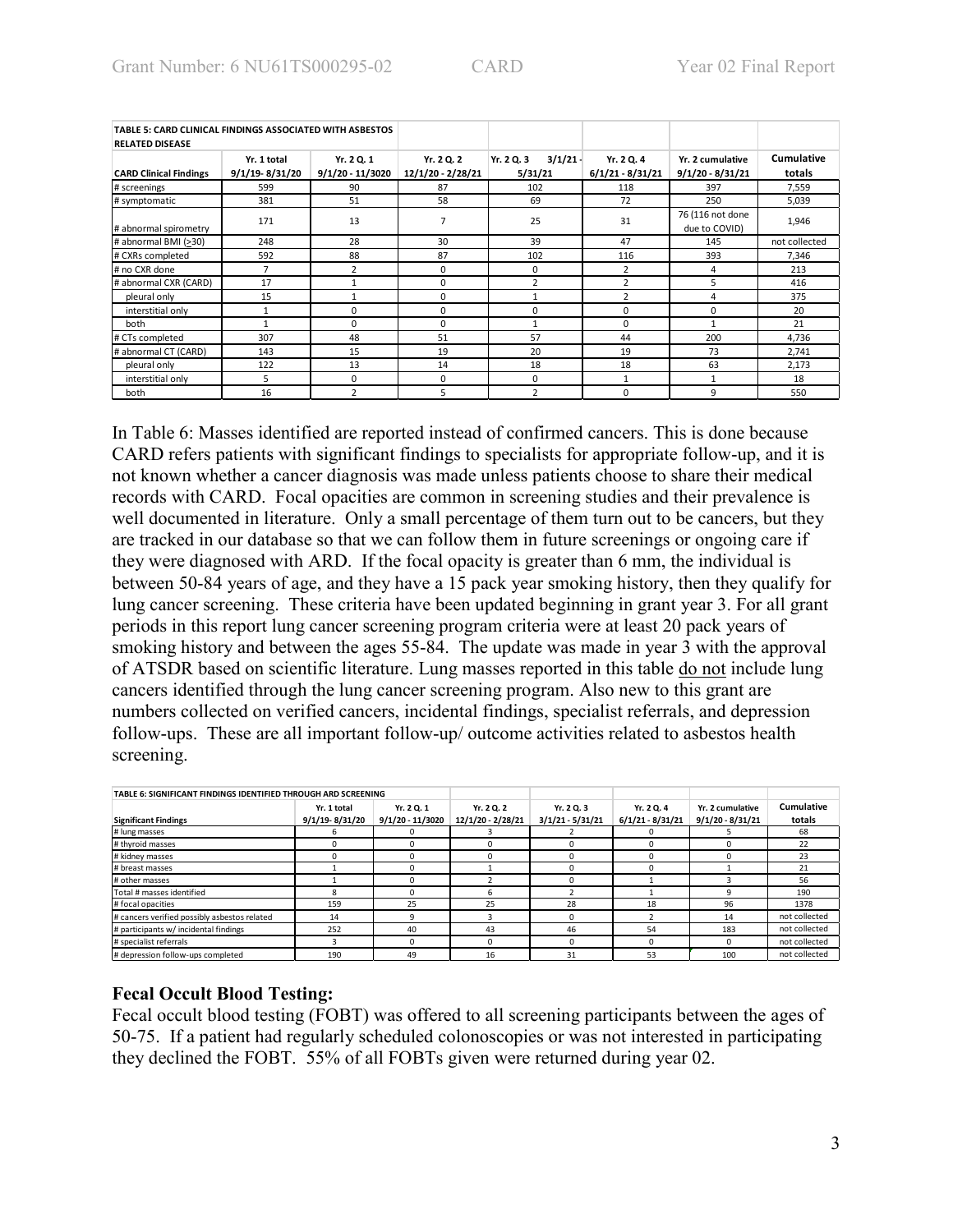| TABLE 7: FECAL OCCULT BLOOD TESTING FOR EARLY DETECTION OF COLON CANCER |                |                  |                   |                    |                    |                    |            |
|-------------------------------------------------------------------------|----------------|------------------|-------------------|--------------------|--------------------|--------------------|------------|
|                                                                         | Yr. 1 total    | Yr. 2 Q. 1       | Yr. 2 Q. 2        | Yr. 2 Q. 3         | Yr. 2 Q. 4         | Yr. 2 cumulative   | Cumulative |
| <b>Fecal Occult Blood Tests</b>                                         | 9/1/19-8/31/20 | 9/1/20 - 11/3020 | 12/1/20 - 2/28/21 | $3/1/21 - 5/31/21$ | $6/1/21 - 8/31/21$ | $9/1/20 - 8/31/21$ | totals     |
| # FOBTs given                                                           | 204            |                  |                   | 31                 | 30                 | 118                | 2,545      |
| # FOBTs returned                                                        | 102            | 16               | 16                | 17                 |                    | 65                 | 1,013      |
| # FOBTs abnormal                                                        |                |                  |                   |                    |                    |                    |            |

### **Outside Radiology Reads:**

A group of five B-readers, three of which are radiologists, make up the outside reader panel. One reader from the panel reads every image taken as part of the screening program. Images are distributed to readers in a systematic cyclic process to ensure even workloads. Many images are read outside of the quarter that the images were performed in because they are burned to disk and mailed in groups then read and returned by mail from the outside readers. On average, it takes readers 7 weeks from the time images are mailed to outside readers for them to be returned to CARD. All reads of images done in grant year 02 have now been returned and added to the cumulative totals.

| TABLE 8: SINGLE OUTSIDE READ RESULTS BY B-READER (CXR) OR RADIOLOGIST (CT) |                                   |                                |                                 |                                  |                                  |                                        |                      |
|----------------------------------------------------------------------------|-----------------------------------|--------------------------------|---------------------------------|----------------------------------|----------------------------------|----------------------------------------|----------------------|
| <b>Outside Read Findings</b>                                               | Yr. 1 total<br>$9/1/19 - 8/31/20$ | Yr. 2 Q. 1<br>9/1/20 - 11/3020 | Yr. 2 Q. 2<br>12/1/20 - 2/28/21 | Yr. 2 Q. 3<br>$3/1/21 - 5/31/21$ | Yr. 2 Q. 4<br>$6/1/21 - 8/31/21$ | Yr. 2 cumulative<br>$9/1/20 - 8/31/21$ | Cumulative<br>totals |
| # CXRs                                                                     | 592                               | 88                             | 87                              | 102                              | 116                              | 393                                    | 7,346                |
| # B reads                                                                  | 592                               | 88                             | 87                              | 102                              | 64                               | 393                                    | 7.298                |
| # B reads abnormal                                                         | 32                                | 6                              | 3                               | 6                                |                                  | 20                                     | 603                  |
| Pleural                                                                    | 26                                | 4                              |                                 |                                  |                                  | 16                                     | 494                  |
| Interstitial                                                               | 4                                 |                                |                                 |                                  |                                  | 4                                      | 81                   |
| Both                                                                       |                                   | <sup>0</sup>                   | 0                               | $\Omega$                         |                                  | 0                                      | 28                   |
| # CTs                                                                      | 307                               | 48                             | 51                              | 57                               | 44                               | 200                                    | 4.736                |
| # Outside CT reads                                                         | 307                               | 48                             | 51                              | 57                               | 25                               | 200                                    | 4,670                |
| # Outside CT reads                                                         | 56                                | 8                              | 5                               |                                  |                                  | 24                                     | 1,533                |
| Pleural only                                                               | 17                                |                                | ς                               |                                  |                                  | 10                                     | 824                  |
| Interstitial only                                                          | 33                                | 4                              |                                 | Δ                                |                                  | 12                                     | 415                  |
| Both                                                                       | 6                                 |                                | 0                               |                                  |                                  | $\mathcal{P}$                          | 294                  |

### **Quality control panel readings of radiographs and HRCT scans:**

There have been 19 peer review session over the past ten years, two were conducted in year 02 of the current grant. In the charts below, the year 02 results are labeled 10A and 10B. Post peer review comparison analysis was completed by Dr. Curtis Noonan, CARD's contracted epidemiologist. For each peer review session, he evaluated reader agreement on the 54 B-reads completed by the five-person panel of B-readers, and on the 24 CT reads performed by the panel of three thoracic radiologists. The comparisons are based on a SAS macro, %MAGREE, which allows for comparison of multiple raters when multiple responses (ratings) are on a nominal scale. This methodology employed by the macro is based on Fleiss (2003) and Fleiss et. al. (1979). The accompanying charts reflect Kappa trends over the past ten years for chest x-rays and CTs. Supporting raw data is available upon request.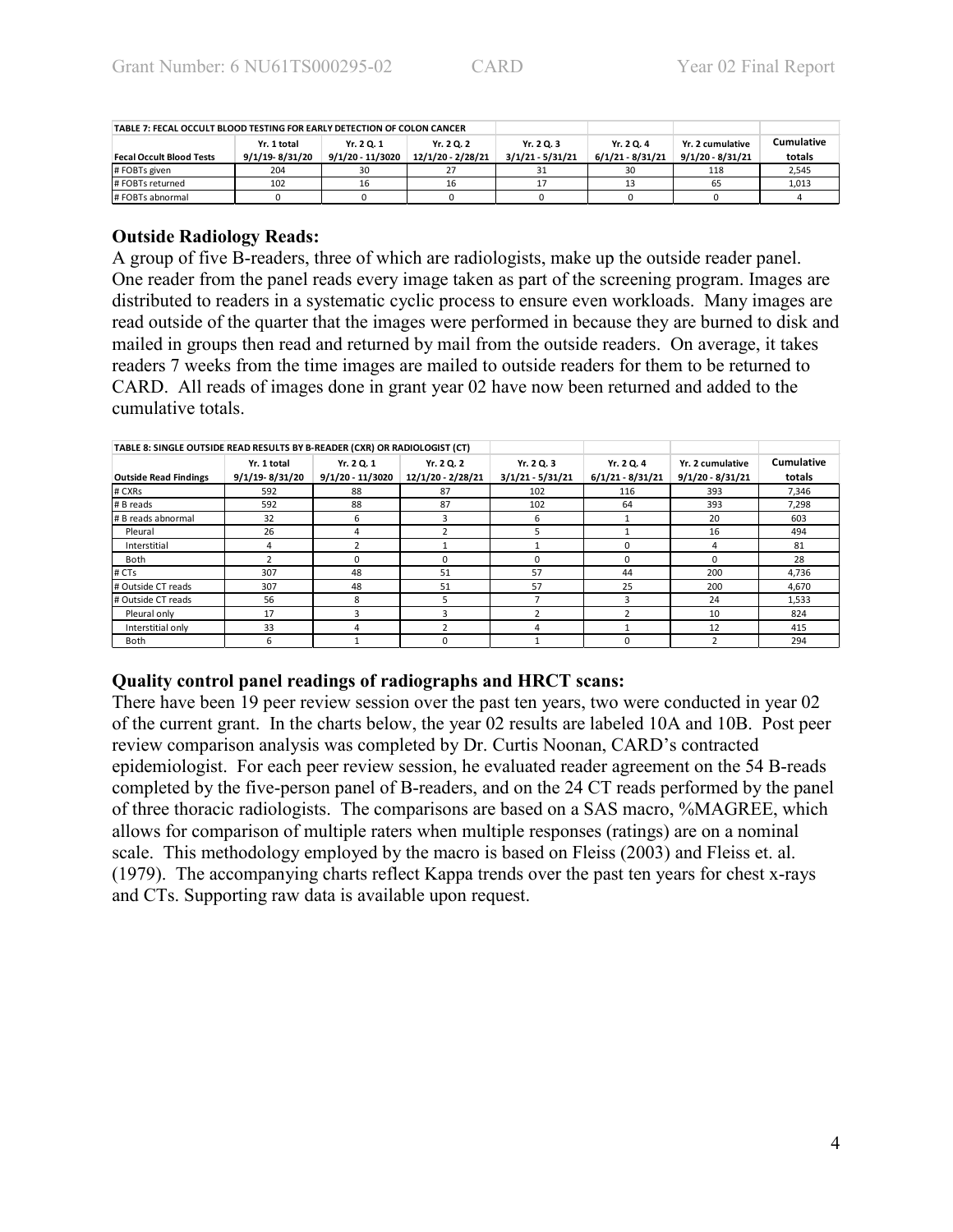

### *REFERENCES:*

Fleiss, J.L. (2003), *Statistical Methods for Rates and Proportions, Third Edition*. New York: John Wiley & Sons, Inc.

Fleiss, J.L., Nee, J.C.M, and Landis, J.R. (1979), "Large Sample Variance of Kappa in the Case of Different Sets of Raters," *Psychological Bulletin*, 86(5), 974-977.

### **Lung Cancer Screening for High Risk Individuals:**

Eligible participants for the Lung Cancer Screening (LCS) program were between the age of 55- 84, had at least 20 pack years of smoking history, and were diagnosed with ARD **or** had Libby asbestos exposure and a nodule greater than 6 mm. These criteria were updated at the beginning of year 3 of the grant as stated above. In addition, the eligible nodule size was changed to 6 mm from 4 mm in this grant and we added a pre-engagement mailing that is sent out to each LCS participant prior to their LDCT (low-dose CT scan). This gives participants information on the risks and benefits of lung cancer screening so that an informed decision about participation can be made. A thoracic radiologist experienced in lung cancer detection from the International Early Lung Cancer Action Program (I-ELCAP) over-read all LDCTs done for lung cancer screening. Lung cancers reported in this table do not include lung cancers identified through the asbestos related disease screening program. Of note, 120 (24%) of the 510 lung cancer screeners were current smokers. Participants who are current smokers are offered one-on-one smoking cessation counselling when they are given their results and are also sent the information about smoking cessation with their lung cancer screening results.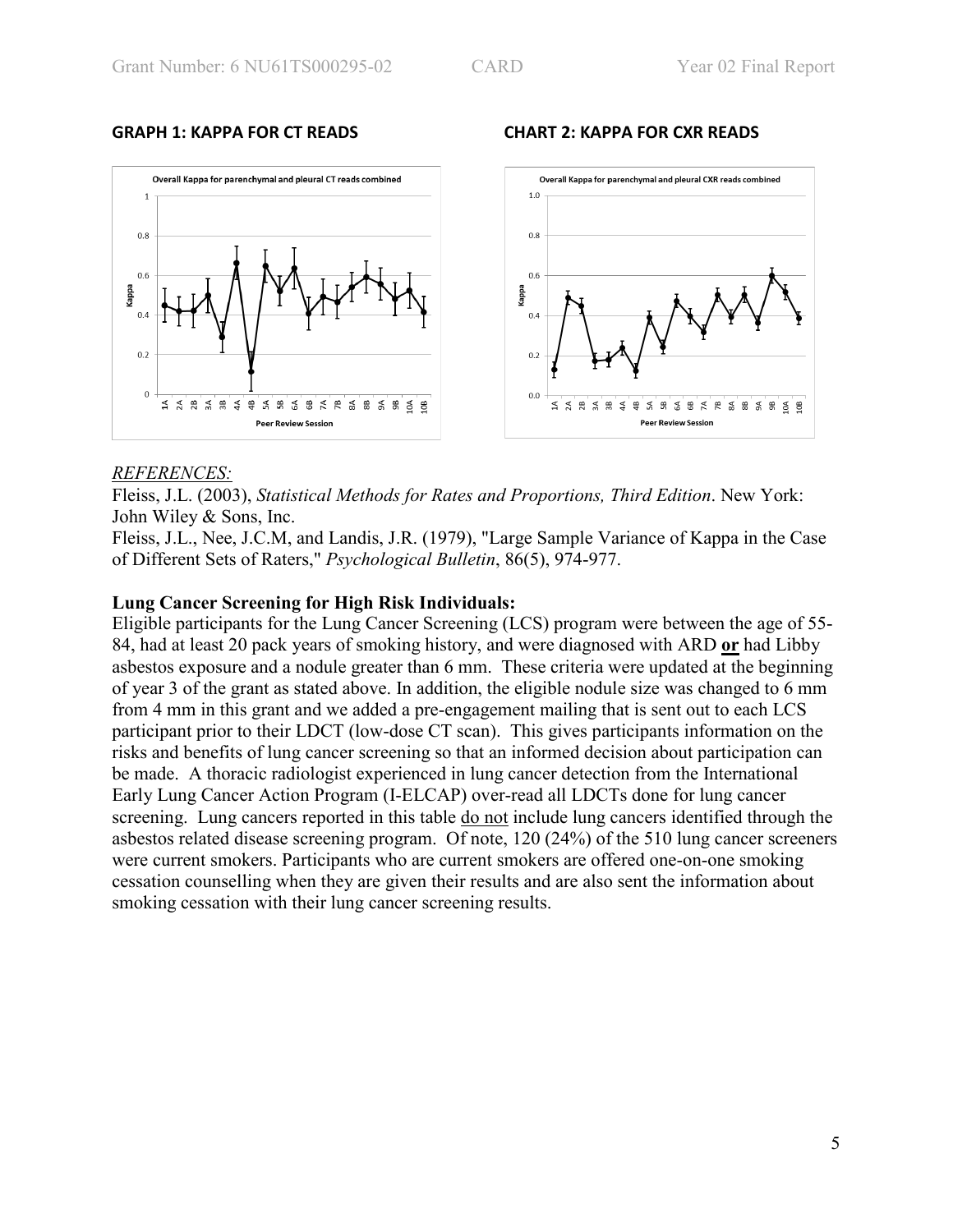|                              | Yr. 1 total    | Yr. 2 Q. 1       | Yr. 2 Q. 2        | Yr. 2 Q. 3         | Yr. 2 Q. 4         | Yr. 2 cumulative   | Cumulative    |
|------------------------------|----------------|------------------|-------------------|--------------------|--------------------|--------------------|---------------|
| <b>Lung Cancer Screening</b> | 9/1/19-8/31/20 | 9/1/20 - 11/3020 | 12/1/20 - 2/28/21 | $3/1/21 - 5/31/21$ | $6/1/21 - 8/31/21$ | $9/1/20 - 8/31/21$ | totals        |
| # completed LDCTs            | 524            | 128              | 102               | 111                | 169                | 510                | 4.042         |
| # new LCS participants       | 65             |                  | 9                 | 18                 | 16                 | 52                 | not collected |
| participants                 | 449            | 119              | 93                | 93                 | 153                | 458                | not collected |
| # less than annual f/u       | 52             | 19               | 13                | 21                 | 14                 | 67                 | not collected |
| # referrals                  | 12             |                  |                   |                    |                    | 13                 | not collected |
| # confirmed cancers          |                |                  |                   |                    |                    |                    | 36            |
| # other findings             |                |                  | 0                 |                    |                    |                    | not collected |
| # current smokers            | 114            | 29               | 29                | 27                 | 35                 | 120                | not collected |
| # no longer participating    | 33             |                  | 9                 | 6                  | 17                 | 37                 | not collected |

Lung cancer screening allows for early detection of cancers resulting in better health outcomes. Without screening, many lung cancers would not be identified until late stages of disease leading to increased morbidity and mortality. Of the four lung cancers identified in year 02, three were identified in stage 1 allowing for a high likelihood of curative treatment.

| TABLE 10: STAGE CONFIRMED CANCER IDENTIFIED |                                   |                                  |                                 |                                  |                                  |                                        |                             |
|---------------------------------------------|-----------------------------------|----------------------------------|---------------------------------|----------------------------------|----------------------------------|----------------------------------------|-----------------------------|
| <b>Stage Identified</b>                     | Yr. 1 total<br>$9/1/19 - 8/31/20$ | Yr. 2 Q. 1<br>$9/1/20 - 11/3020$ | Yr. 2 Q. 2<br>12/1/20 - 2/28/21 | Yr. 2 Q. 3<br>$3/1/21 - 5/31/21$ | Yr. 2 Q. 4<br>$6/1/21 - 8/31/21$ | Yr. 2 cumulative<br>$9/1/20 - 8/31/21$ | <b>Cumulative</b><br>totals |
| # confirmed cancers                         |                                   |                                  |                                 |                                  |                                  |                                        | 36                          |
| Cancer identified in stage 1                |                                   |                                  |                                 |                                  |                                  |                                        | 18                          |
| Cancer identified in stage 2                |                                   |                                  |                                 |                                  |                                  |                                        |                             |
| Cancer identified in stage 3 or 4           |                                   |                                  |                                 |                                  |                                  |                                        |                             |
| Cancer identified without stage             |                                   |                                  |                                 |                                  |                                  |                                        |                             |

For early detection of cancer in high risk populations consecutive LCS is recommended so that lung cancers can be treated in the earliest possible stage. 458 of those who participated in lung cancer screening in year 02 had participated in lung cancer screening previously. Participants join the program whenever they become eligible and interested, but some drop out due to being diagnosed with lung cancer, dying, moving out of the area, aging out of the program, or being lost to follow-up for some other reason. For those who remain local and eligible to participate in the program, recall letters are mailed annually and follow-up phone calls are made to those who do not schedule their follow-up lung cancer screenings.

| TABLE 11: CONSECUTIVE YEARS LUNG CANCER SCREENING |                |                    |                   |                    |                    |                    |            |
|---------------------------------------------------|----------------|--------------------|-------------------|--------------------|--------------------|--------------------|------------|
|                                                   | Yr. 1 total    | Yr. 2 Q. 1         | Yr. 2 Q. 2        | Yr. 2 Q. 3         | Yr. 2 Q. 4         | Yr. 2 cumulative   | Cumulative |
| <b>Consecutive years</b>                          | 9/1/19-8/31/20 | $9/1/20 - 11/3020$ | 12/1/20 - 2/28/21 | $3/1/21 - 5/31/21$ | $6/1/21 - 8/31/21$ | $9/1/20 - 8/31/21$ | totals     |
| <b>Established LDCT participants</b>              | 445            | 119                | 93                | 93                 | 153                | 458                | 1381       |
| Participated 2-4 consecutive years                | 238            | 56                 | 44                | 35                 | 61                 | 196                | 717        |
| Participated 5-8 consecutive years                | 161            | 50                 | 28                | 24                 | 61                 | 163                | 465        |
| Rescreened but not consecutive                    | 46             | 13                 | 21                | 34                 | 31                 | 99                 | 199        |

## **ANA Screening:**

A new component added to the grant in 2019 was ANA (antinuclear antibodies) screening. The test is offered to all screening participants based on research that has shown a relationship between Libby asbestos exposure and autoimmune disease. Screenings are ordered by CARD and done at Cabinet Peaks Medical Center. Results are received and evaluated by a CARD physician and patients are notified by a nurse of their results. Patient education is given prior to and following ANA screening. If follow-up is recommended an appointment with CARD's physician is offered. Table 12 shows ANA screening results.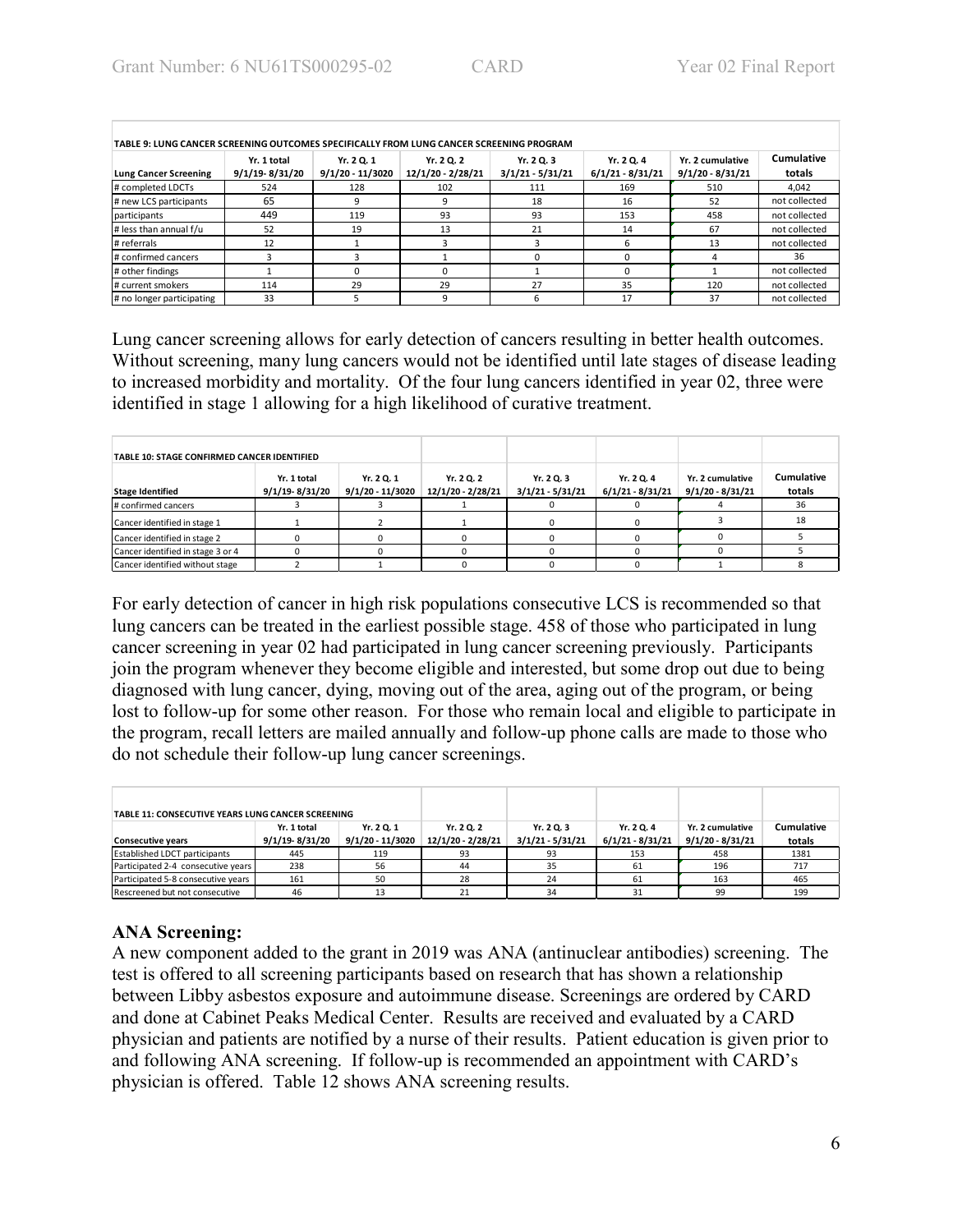|                                    | Yr. 1 total    | Yr. 2 Q. 1       | Yr. 2 Q. 2        | Yr. 2 Q. 3         | Yr. 2 Q. 4         | Yr. 2 cumulative   |
|------------------------------------|----------------|------------------|-------------------|--------------------|--------------------|--------------------|
| <b>TABLE 12: ANA Results</b>       | 9/1/19-8/31/20 | 9/1/20 - 11/3020 | 12/1/20 - 2/28/21 | $3/1/21 - 5/31/21$ | $6/1/21 - 8/31/21$ | $9/1/20 - 8/31/21$ |
| # ANA tests completed              | 424            |                  | 64                |                    | 96                 | 308                |
| # Abnormal ANA                     | 93             | 16               | 20                |                    | 16                 | 63                 |
| # Abnormal ANA requiring f/u       | 23             |                  |                   |                    | 10                 | 25                 |
| % Postive ANA not diagnosed w/ ARD | not collected  | 67% (6 of 9)     | 100% (9 of 9)     | 63% (5 of 8)       | 29% (2 of 7)       | 67% (22 of 33)     |

Results are also sent to CARD's contracted Ph.D. consultant, Jean Pfau who reviews results and submits interpretation of them on a quarterly and annual basis.

### **Dr. Pfau's annual report:**

The screening group for this year (2020-2021) continues with trends reported previously for Libby, by presenting with a high frequency of positive ANA tests and of autoimmune diagnoses. The prevalence of SLE and RA cases continue to be above expected prevalence values for these diseases in the U.S., which were two of the diseases with significant increases in prevalence in Libby compared to expected (Diegel, R., 2018). However, there were no cases of scleroderma or sarcoidosis in this year's screening. The Libby population is also experiencing autoimmune diseases that are not characterized by having positive ANA tests, so ANA testing would not assist with screening for those diseases. However, most of those were not above expected prevalence rates (Chart 1). This screening group has a very high frequency of autoimmune symptoms (59%), suggesting a continuing concern about undiagnosed autoimmune conditions that do not meet diagnostic criteria, but that fit the diffuse characteristics of the autoimmune conditions seen in populations exposed to Libby Asbestiform Amphiboles (LAA) (Diegel R., 2018).

The CT data indicate that nearly 50% of SP's in the CARD screening program test positive for lung abnormality, consistent with last year's report and previous publication (Szeinuk, et al., 2017). Sensitivity and specificity values for ANA testing associated with CT scan data were very low, suggesting that ANA testing is not helpful in screening for pleural or parenchymal abnormalities as seen by CT scan. This is consistent with our previous studies for two reasons. One is that previous work showed that ANA was only associated with progressive LPT, not stable disease (Pfau, et al., 2019). The current CT scan data do not provide any information about progression of the disease. Second, subjects can be ARD negative simply due to negative chest xray and lack of ARD symptoms, not requiring a CT scan. When the analysis was performed using all of the ARD diagnosis data, the specificity was higher, suggesting that a subject with a negative ANA test is more likely to be free of ARD, although false positives occur.

## **References**

Brady, D.M. 2016. Fibromyalgia Misdiagnosis: What else could it be? Integrative Practitioner https://www.integrativepractitioner.com/practice-management/news/fibromyalgia-misdiagnosiswhat-else-could-it-be

Diegel, R., B. Black, J.C. Pfau, T. McNew, C. Noonan, R. Flores. 2019. Case series: Rheumatological manifestations attributed to exposure to Libby Asbestiform Amphiboles. Jrnl Tox Env Health, Part A 81(15):734-747.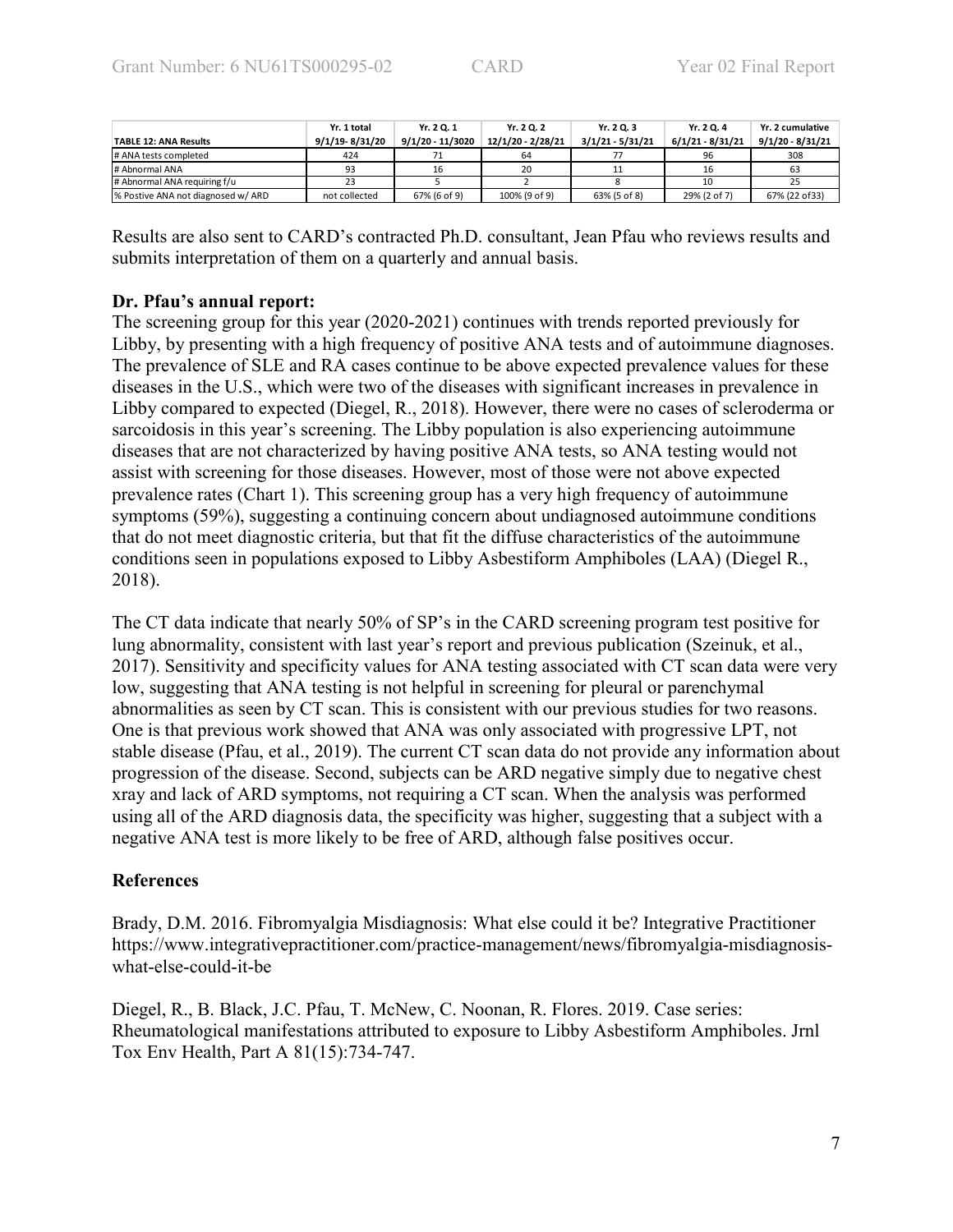Pfau, J.C., J. Sentissi, G. Weller, E. Putnam. 2005. Assessment of autoimmune responses associated with asbestos exposure in Libby, Montana. Env Health Perspect 113:25-30.

Pfau, J.C., T. McNew, K. Hanley, L. Swan, B. Black. 2019. Autoimmune markers for progression of Libby amphibole lamellar pleural thickening. Inhal Tox 31(11-12):409-419.

Pfau, J.C., K. Serve, L. Woods, C. Noonan. 2016. Asbestos Exposure and Autoimmunity. Chapter 10 in *Biological Effects of Fibrous and Particulate Substances*, T. Otsuki, Editor. Springer Japan. P. 181 – 194.

Pfau, J.C., J.J. Sentissi, G. Weller, E.A. Putnam. 2005. Assessment of Autoimmune Responses Associated with Asbestos Exposure in Libby, Montana, USA.

Szeinuk, J., C.W. Noonan, C.J. Henschke, J. Pfau, B. Black, A. Miller, D.F. Yankelevitz, M. Liang, Y. Liu, R. Yip, L. Linker, T. McNew, R.M. Flores. 2017. Pulmonary abnormalities as a result of exposure to Libby Amphibole during childhood and adolescence – The Pre-Adult Latency Study (PALS). Am J Industrial Med 60:20-34.

| $\sim$ and $\sim$ 1.0 $\sim$ 0.0 $\sim$ 0.0 $\sim$ 1.0 $\sim$ 0.0 $\sim$ 0.0 $\sim$ 0.0 $\sim$ 0.0 $\sim$ | <b>CARD</b>                    | <b>US</b>  |                                       |
|-----------------------------------------------------------------------------------------------------------|--------------------------------|------------|---------------------------------------|
|                                                                                                           | Number of subjects (n=<br>308) | Prevalence | Prevalence                            |
| <b>Rheumatoid Arthritis</b>                                                                               | 17                             | 5.5%       | $1.0\%$ $^{\rm a}$                    |
| Psoriasis, Psoriatic arthritis                                                                            | 13                             | 4.2%       | $2.\overline{4\%}^{\,b}$              |
| CFS/Fibromyalgia                                                                                          | 11                             | 3.8%       | $2.0\%$ $^{\rm c}$                    |
| Multiple Sclerosis                                                                                        | 6                              | 1.9%       | $0.001\sqrt[9]{6}$ <sup>f</sup>       |
| Hashimoto's thyroiditis                                                                                   | $\overline{4}$                 | 1.3%       | $1.3\%$ <sup>d</sup>                  |
| Systemic Lupus Erythematosus                                                                              | $\overline{4}$                 | 1.3%       | $0.1\%$ <sup>a</sup>                  |
| Ulcerative colitis, Celiac                                                                                | $\overline{4}$                 | 1.3%       | (with Crohn's)                        |
| Grave's Disease                                                                                           | 3                              | 1.0%       | $0.5\%$ <sup>e</sup>                  |
| Crohn's Disease                                                                                           | 3                              | 1.0%       | $1.3\sqrt{6}$                         |
| Vitiligo                                                                                                  | $\overline{3}$                 | 1.0%       | $0.5\%$ <sup>e</sup>                  |
| Raynaud's Phenomenon                                                                                      | $\overline{3}$                 | 1.0%       | $11\%$ <sup>d</sup>                   |
| Eczema (atopic, adult)                                                                                    | $\overline{3}$                 | 1.0%       | $7\%$ c                               |
| <b>Type I Diabetes</b>                                                                                    | $\overline{2}$                 | 0.6%       | $0.6\%$ c                             |
| Sjogren's                                                                                                 | $\overline{2}$                 | 0.6%       | $2\%$ e                               |
| Lichen Planus                                                                                             | 1                              | 0.3%       | $2.0\%$ <sup>d</sup>                  |
| Ankylosing Spondylitis                                                                                    | $\mathbf{1}$                   | 0.3%       | $0.5\%$ <sup>g</sup>                  |
| <b>Bullous Pemphigoid</b>                                                                                 |                                | $0.3\%$    | $0.005\sqrt[5]{\cdot h}$              |
| Wegener's Granulomatosis                                                                                  | $\mathbf{1}$                   | 0.3%       | $0.003\sqrt[4]{\bullet}$ <sup>d</sup> |
| Dermatomyositis                                                                                           | $\mathbf{1}$                   | 0.3%       | $< 0.001\%$ <sup>d</sup>              |
| Narcolepsy, Autoimmune                                                                                    | $\mathbf{1}$                   | 0.3%       | $\sqrt{0.001\%}$ <sup>a</sup>         |
| Polymyalgia rheumatica                                                                                    | 1                              | 0.3%       | $0.5\%$ <sup>d</sup>                  |
| Uveitis, autoimmune                                                                                       | $\mathbf{1}$                   | 0.3%       | $0.00\overline{1\%}$ <sup>h</sup>     |
| Reiter's Syndrome                                                                                         | $\mathbf{1}$                   | 0.3%       | $< 0.001\%$ <sup>d</sup>              |
| Serpiginous Chorditis                                                                                     | $\mathbf{1}$                   | 0.3%       | Very rare                             |

| <b>Chart 1: Reported Autoimmune Diagnoses, 2020 - 2021</b> |  |  |
|------------------------------------------------------------|--|--|
|------------------------------------------------------------|--|--|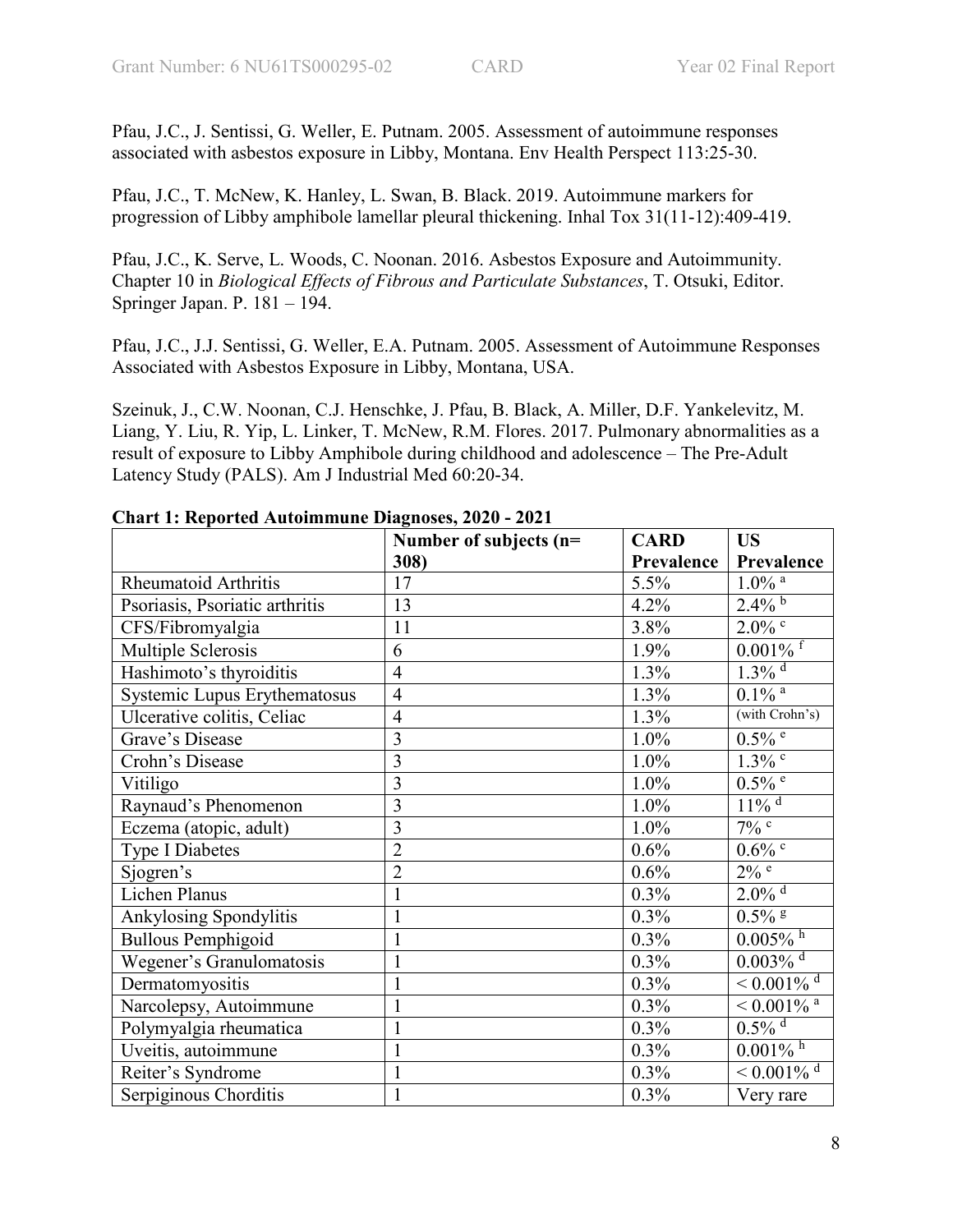- a = From www.uptodate.com
- b = From www.psoriasis.org
- $c =$  www.CDC.gov
- $d =$ www.medscape.com
- $e =$  www.medlineplus.gov
- $f =$ www.healthline.com
- $g = NHANES$
- h = Jamanetwork.com

# **Smoking Cessation:**

In table 13 the number of screening individuals who smoke and cessation activities are reported. The percentage of screening individuals who smoke (16.9%) is slightly more than the Montana state average of 16.4% according to americashealthrankings.org. Smoking cessation continues to be extremely important for patient health maintenance. Smoking cessation is included as part of CARD's asbestos health screening and lung cancer screening programs. Respiratory therapists and spirometry techs provide brief counseling to all identified smokers upon review of their tobacco use history questionnaires. Past quit attempts and current interest is explored. If interested, referral is made to our Case Manager for free one-on-one cessation counselling. Medical providers also educate about the importance of smoking cessation and refer to the Case Manager when patients appeared genuinely interested. CARD's Case Manager was trained as a tobacco treatment specialist during year 01 through the University of Massachusetts: Center for Tobacco Treatment Research and Training's program. The Case Manager also provides resources such as CARD's smoking cessation workbook and Montana Quit Line resources (counseling, follow up calls and cessation medications at low or no cost).

| <b>TABLE 13: SMOKING CESSATION OUTCOMES AND OURTREACH ACTIVITIES</b> |                                   |                                |                                 |                                  |                                  |                                        |                      |  |  |  |
|----------------------------------------------------------------------|-----------------------------------|--------------------------------|---------------------------------|----------------------------------|----------------------------------|----------------------------------------|----------------------|--|--|--|
| <b>Smoking Cessation</b>                                             | Yr. 1 total<br>$9/1/19 - 8/31/20$ | Yr. 2 Q. 1<br>9/1/20 - 11/3020 | Yr. 2 Q. 2<br>12/1/20 - 2/28/21 | Yr. 2 Q. 3<br>$3/1/21 - 5/31/21$ | Yr. 2 Q. 4<br>$6/1/21 - 8/31/21$ | Yr. 2 cumulative<br>$9/1/20 - 8/31/21$ | Cumulative<br>totals |  |  |  |
| # of screeners who smoked                                            | 98                                | 19                             | 13                              | 19                               | 16                               | 67                                     | 871                  |  |  |  |
| # who quite since last screening<br>appointment                      | 8                                 |                                |                                 |                                  |                                  |                                        | 64                   |  |  |  |
| # brief cessation ed by medical staff                                | 77                                | 9                              | 12                              | 3                                | 16                               | 40                                     | 512                  |  |  |  |
| # booklets mailed regionally/nationally                              | 32                                | 11                             |                                 | 0                                |                                  | 19                                     | not collected        |  |  |  |
| # booklets given in clinc/local                                      | 154                               | 46                             | 25                              | 14                               | 20                               | 105                                    | not collected        |  |  |  |
| # individual follow up smoking<br>cessation sessions                 | 64                                | q                              | 10                              | 13                               | 6                                | 38                                     | not collected        |  |  |  |
| # engaged in ongoing counseling                                      | 17                                |                                |                                 | $\Omega$                         | $\Omega$                         |                                        | 69                   |  |  |  |
| community members educated re:<br>smoking cessation/prevention       | 523                               | 175                            | 25                              | 54                               | 657                              | 911                                    | not collected        |  |  |  |

# **Goal 2: Conduct Nationwide Outreach to Raise Awareness** (of screening and certain Medicare benefits) **and Goal 3: Provide Nationwide Health Education (**to detect, prevent, and treat environmental health conditions)

Outreach and education often go hand in hand. The goal of providing outreach and education about asbestos health and lung cancer screening, risk factors, asbestos related disease, health management, and certain Medicare benefits was often done in a combined fashion. Event tables will indicate if each item is primarily outreach or education. Quality control processes are in place as outreach personnel work very closely with the screening Project Director, and all other appropriate CARD staff in developing and conducting all screening outreach and education activities. All final printed materials and community engagement activities are approved by the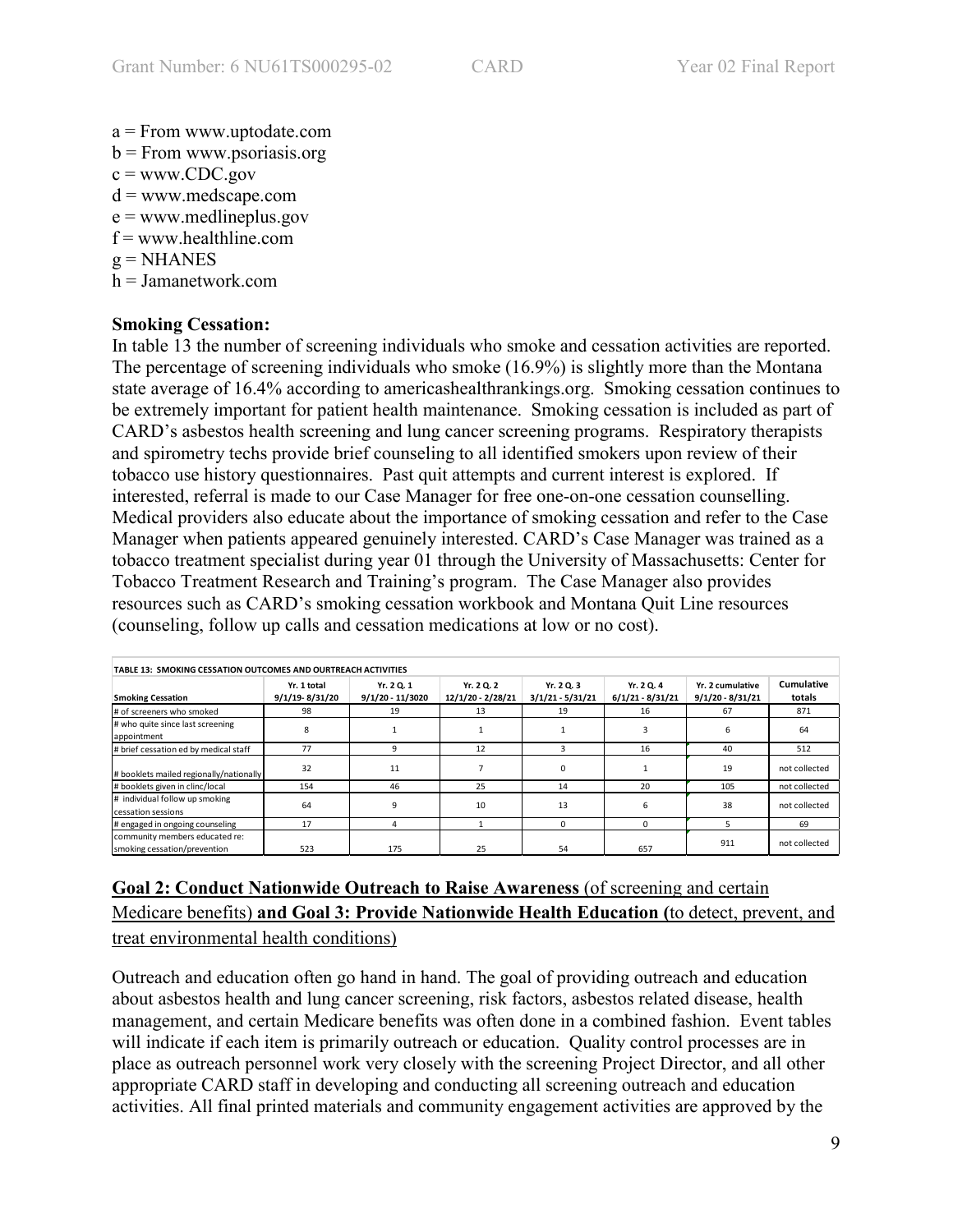Project Director. CARD physicians review and approve all technical and medical educational materials for professional audiences.

### **Why Are Individuals Being Screened?**

Beginning with this new grant in 2015, CARD began tracking why individuals were being screened for ARD. Collecting this information helps CARD to tailor outreach and educational materials to the concerns of our screening population so that their screening experiences meet their individual needs. Respondents may choose more than one answer to this question.

| TABLE 14: WHY ARE YOU BEING SCREENED? |                                |                                |                                 |                                  |                                  |                                        |                      |
|---------------------------------------|--------------------------------|--------------------------------|---------------------------------|----------------------------------|----------------------------------|----------------------------------------|----------------------|
|                                       | Yr. 1 total 9/1/19-<br>8/31/20 | Yr. 2 Q. 1<br>9/1/20 - 11/3020 | Yr. 2 Q. 2<br>12/1/20 - 2/28/21 | Yr. 2 Q. 3<br>$3/1/21 - 5/31/21$ | Yr. 2 Q. 4<br>$6/1/21 - 8/31/21$ | Yr. 2 cumulative<br>$9/1/20 - 8/31/21$ | Cumulative<br>totals |
| # answered the question               | 409                            | 77                             | 74                              | 105                              | 87                               | 343                                    | 3,902                |
| # LDS                                 | 97                             | 23                             | 24                              | 22                               | 16                               | 85                                     | 825                  |
| # in clinic                           | 369                            | 54                             | 50                              | 84                               | 70                               | 258                                    | 3,134                |
| Medical concerns                      | 98                             | 11                             | 12                              | 20                               | 12                               | 55                                     | 1,535                |
| Family member diagnosed               | 91                             | 9                              |                                 | 10                               | 8                                | 32                                     | 862                  |
| <b>Access to Benefits</b>             | 19                             |                                |                                 | $\Omega$                         |                                  | 4                                      | 291                  |
| Support research                      | 20                             |                                | $\Omega$                        | 3                                | $\Omega$                         |                                        | 341                  |
| Legal reasons                         |                                | $\Omega$                       | n                               | $\Omega$                         | $\Omega$                         | $\Omega$                               | 61                   |
| Screening purposes/multiple           | 170                            | 51                             | 57                              | 72                               | 59                               | 239                                    | 689                  |
| <b>Employer Requested Screening</b>   |                                |                                | $\Omega$                        |                                  | 6                                | 9                                      | 121                  |

## **Outreach Effectiveness Measure**

When an individual engages in a screening appointment (in-clinic or long distance) they are asked one multiple choice question to measure the effectiveness of outreach activities. "How did you hear about the CARD screening program?" The answers are provided in the table below.

| TABLE 15: HOW DID YOU HEAR ABOUT THE CARD SCREENING PROGRAM?            |                                |                                  |                                 |                                  |                                  |                                        |                      |  |  |  |  |
|-------------------------------------------------------------------------|--------------------------------|----------------------------------|---------------------------------|----------------------------------|----------------------------------|----------------------------------------|----------------------|--|--|--|--|
| How did you hear about screening? (IC= in<br>clinic, LD= long distance) | Yr. 1 total 9/1/19-<br>8/31/20 | Yr. 2 Q. 1<br>$9/1/20 - 11/3020$ | Yr. 2 Q. 2<br>12/1/20 - 2/28/21 | Yr. 2 Q. 3<br>$3/1/21 - 5/31/21$ | Yr. 2 Q. 4<br>$6/1/21 - 8/31/21$ | Yr. 2 cumulative<br>$9/1/20 - 8/31/21$ | Cumulative<br>totals |  |  |  |  |
| IC-# who answered                                                       | 315                            | 54                               | 50                              | 84                               | 72                               | 260                                    | 3,788                |  |  |  |  |
| IC-traditional advertising (radio, TV,<br>newspaper)                    | 149                            | 14                               | 18                              | 36                               | 25                               | 242                                    | 1,939                |  |  |  |  |
| IC- website/social media                                                | 36                             | 16                               | 10                              | 34                               | 27                               | 123                                    | 159                  |  |  |  |  |
| IC- Community networking (parades, local<br>events)                     | 123                            | 24                               | 22                              | 14                               | 20                               | 203                                    | 1,655                |  |  |  |  |
| LD-# who answered                                                       | 97                             | 23                               | 24                              | 22                               | 16                               | 182                                    | 879                  |  |  |  |  |
| LD-traditional advertising (radio, TV,<br>newspaper)                    | 27                             | $\overline{\mathbf{z}}$          |                                 | 18                               | 5                                | 53                                     | 324                  |  |  |  |  |
| LD- website/social media                                                | 29                             | 4                                | 0                               |                                  | $\Omega$                         | 34                                     | 107                  |  |  |  |  |
| LD- Community networking (events, word<br>of mouth)                     | 41                             | 17                               | 22                              | 3                                | 11                               | 94                                     | 447                  |  |  |  |  |

## **Screening Satisfaction Measure**

Satisfaction surveys are sent to patients following their appointments at CARD. This was started during year 2 of the grant to ensure that every effort is made to meet expectations and improve as needed. Table 16 summarized survey results from year 2.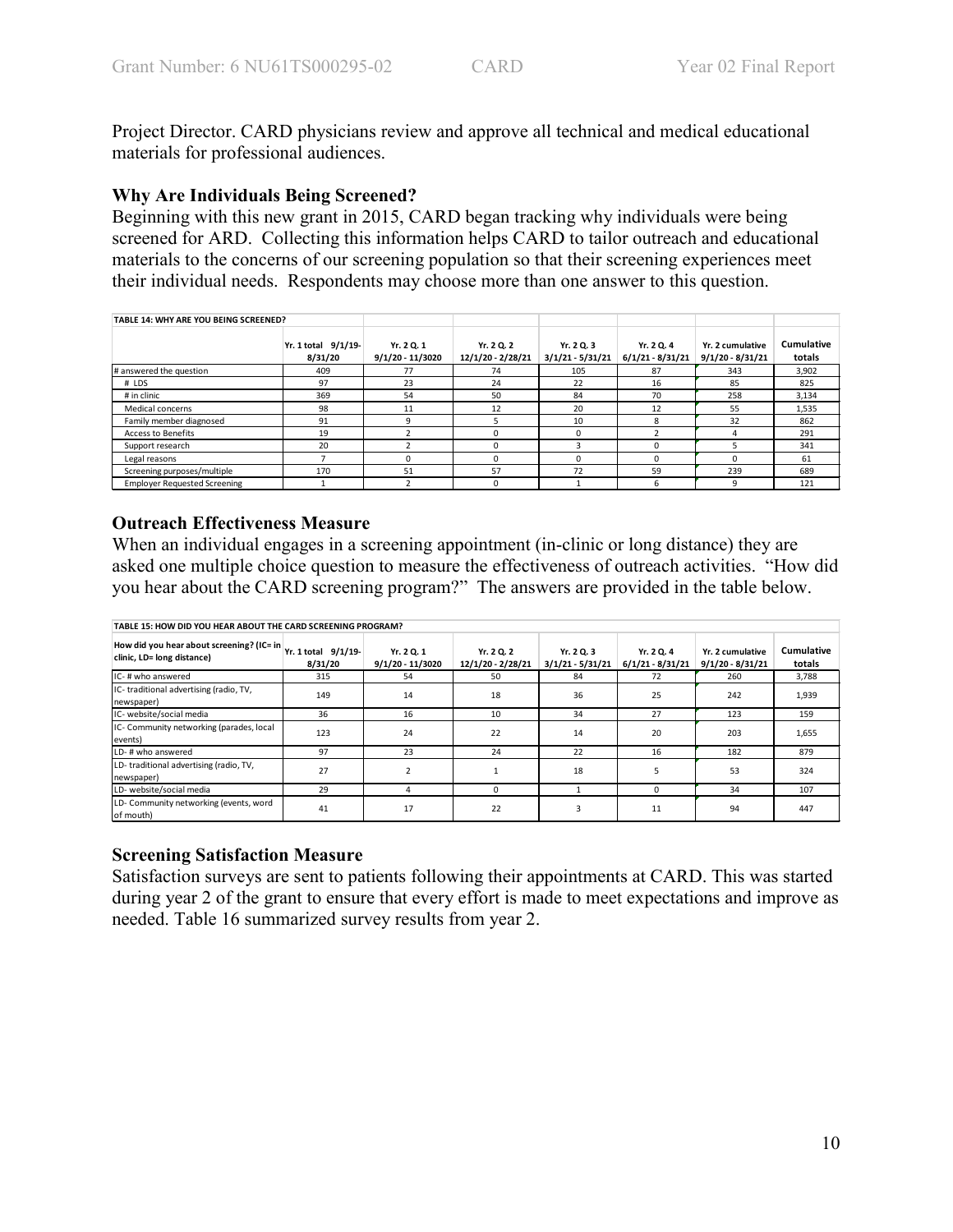| <b>TABLE 16: SCREENING SATISFACTION SURVEY RESULTS</b> |                                  |                                 |                                  |                                  |                                        |  |  |  |  |  |  |
|--------------------------------------------------------|----------------------------------|---------------------------------|----------------------------------|----------------------------------|----------------------------------------|--|--|--|--|--|--|
|                                                        | Yr. 2 Q. 1<br>$9/1/20 - 11/3020$ | Yr. 2 Q. 2<br>12/1/20 - 2/28/21 | Yr. 2 Q. 3<br>$3/1/21 - 5/31/21$ | Yr. 2 Q. 4<br>$6/1/21 - 8/31/21$ | Yr. 2 cumulative<br>$9/1/20 - 8/31/21$ |  |  |  |  |  |  |
| # surveys sent                                         | 90                               | 86                              | 102                              | 120                              | 398                                    |  |  |  |  |  |  |
| # surveys returned                                     | 20                               | 21                              | 24                               | 36                               | 101                                    |  |  |  |  |  |  |
| loverall: excellent                                    | 15                               | 15                              | 16                               | 13                               | 59                                     |  |  |  |  |  |  |
| overall: good or very good                             |                                  | h                               | 4                                |                                  | 19                                     |  |  |  |  |  |  |
| overall: fair or poor                                  |                                  |                                 | <sup>0</sup>                     | $\Omega$                         |                                        |  |  |  |  |  |  |
| staff: excellent                                       | 14                               | 14                              |                                  | 13                               | 44                                     |  |  |  |  |  |  |
| staff: good or very good                               |                                  |                                 |                                  |                                  | 19                                     |  |  |  |  |  |  |
| staff: fair or poor                                    |                                  |                                 | <sup>0</sup>                     | $\Omega$                         | 0                                      |  |  |  |  |  |  |

### **Outreach Efficacy for Enrollment in Certain Medicare Benefits for ARD:**

One of the detailed goals in the grant FOA was to increase awareness about certain Medicare benefits available for individuals diagnosed with ARD resulting from Libby asbestos exposure. Traditional Medicare is available for individuals diagnosed with ARD as a result of Libby asbestos exposure regardless of age or disability status. This is facilitated by placing an EHH (Environmental Health Hazard) designation on an individual's Medicare status if they are diagnosed with Libby ARD. The Medicare Pilot program is also available for EHH Medicare patients who live in the designated geographic area (The counties of Lincoln, Flathead, Glacier, Lake, Sanders, Mineral, and Missoula in Montana; Benewah, Bonner, Boundary, Clearwater, Kootenai, Latah, and Shoshone in Idaho; and Ferry, Lincoln, Ponderay, Spokane, Stevens and Whitman in Washington.)

The numbers of individuals reported below in Table 17 are not all screening participants as some had a diagnosis of ARD resulting from the Libby asbestos exposure prior to implementation of the current screening grants. All data in table 17 is based on verification of diagnoses for completion of EHH. We cannot confirm that all of these individuals completed all of the enrollment steps for these benefits however because that is not done through CARD. Table 17 also includes the number of individuals who have improved access to medical care for chronic conditions. This means they are under age 65, have signed up for Medicare via EHH and they have a chronic condition that needs ongoing medical monitoring. The chronic conditions include: rheumatoid arthritis, lupus, chronic obstructive pulmonary disease (COPD), congestive heart failure (CHF), pacemaker, intraventricular cardiac defibrillator (CD), hypertension, or diabetes. 34 of 71 (48%) people under the age of 65 have improved access to care for ongoing management of their chronic conditions because of enrollment in Medicare via an EHH status.

| TABLE 17: ENVIRONMENTAL HEALTH HAZARD (EHH) DESIGNATION AND ELIGIBILITY FOR BENEFITS |                               |                                  |                                 |                                  |                                  |                                        |                      |  |  |  |
|--------------------------------------------------------------------------------------|-------------------------------|----------------------------------|---------------------------------|----------------------------------|----------------------------------|----------------------------------------|----------------------|--|--|--|
| <b>Certain Medicare Benefits</b>                                                     | Yr. 1 total<br>9/1/19-8/31/20 | Yr. 2 Q. 1<br>$9/1/20 - 11/3020$ | Yr. 2 Q. 2<br>12/1/20 - 2/28/21 | Yr. 2 Q. 3<br>$3/1/21 - 5/31/21$ | Yr. 2 Q. 4<br>$6/1/21 - 8/31/21$ | Yr. 2 cumulative<br>$9/1/20 - 8/31/21$ | Cumulative<br>totals |  |  |  |
| # of EHHs completed                                                                  | 118                           | 18                               | 15                              | 27                               | 22                               | 82                                     | 3,463                |  |  |  |
| # of EHHs for people over 65                                                         | 39                            |                                  |                                 | 13                               |                                  | 26                                     | 1,166                |  |  |  |
| # of EHHs for people under 65                                                        | 71                            | 11                               |                                 | 14                               | 19                               | 48                                     | 2,281                |  |  |  |
| # who have improved access to<br>medical care for chronic conditions                 | 34                            |                                  |                                 |                                  | 11                               | 23                                     | 773                  |  |  |  |

Table 18, reports the number of people who are enrolled in the Medicare Pilot Program for Asbestos Related Disease (MPPARD). The categories reported in the table were updated during the prior grant to reflect the most accurate numbers available to CARD. After an individual is diagnosed with ARD through screening, the process to get on the Pilot program takes two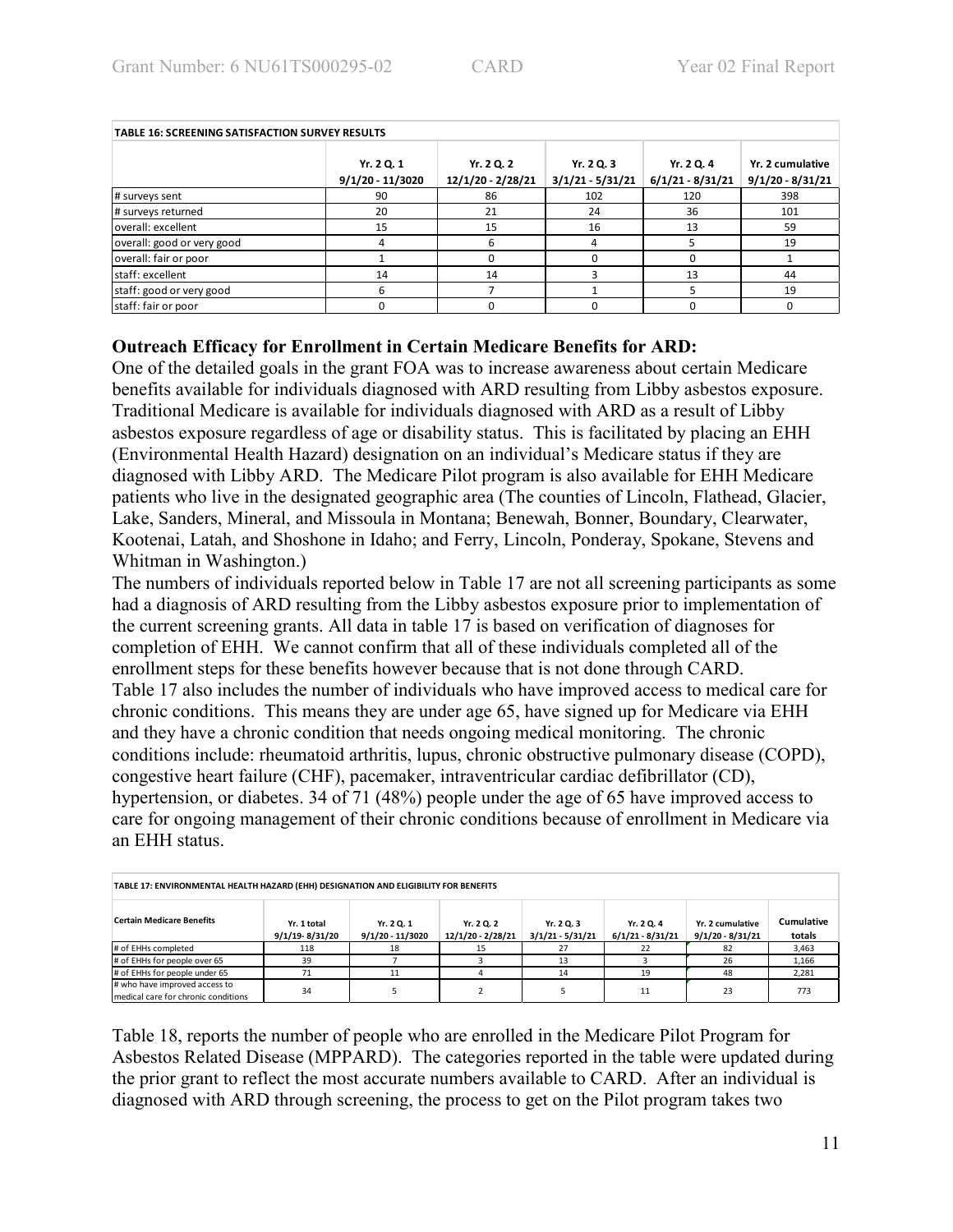months. For example, if an individual was diagnosed on November 12, 2021, their EHH would be effective December 1, 2021 and their Medicare Pilot benefits will be effective January 1, 2022.

| <b>Table 18: UTILIZATION OF PILOT BENEFITS</b>                             |                               |                                  |                                 |                                  |                                  |                                        |                      |  |  |  |  |
|----------------------------------------------------------------------------|-------------------------------|----------------------------------|---------------------------------|----------------------------------|----------------------------------|----------------------------------------|----------------------|--|--|--|--|
| <b>Pilot Benefit Utilization</b>                                           | Yr. 1 total<br>9/1/19-8/31/20 | Yr. 2 Q. 1<br>$9/1/20 - 11/3020$ | Yr. 2 Q. 2<br>12/1/20 - 2/28/21 | Yr. 2 Q. 3<br>$3/1/21 - 5/31/21$ | Yr. 2 Q. 4<br>$6/1/21 - 8/31/21$ | Yr. 2 cumulative<br>$9/1/20 - 8/31/21$ | Cumulative<br>totals |  |  |  |  |
| # enrolled in Medicare Pilot                                               | 50                            | 10                               |                                 |                                  |                                  | 25                                     | 1,803                |  |  |  |  |
| # screening participants enrolled in<br>Pilot after diagnosis              |                               | ŋ                                |                                 |                                  | n                                |                                        | 679                  |  |  |  |  |
| # of paid Pilot claims                                                     | 7.658                         | 2.005                            | 1.427                           | 1.518                            | 1.639                            | 6.589                                  | not collected        |  |  |  |  |
| # Pilot related encounters (face to<br>face, email, phone call, education) | 1.007                         | 137                              | 344                             | 273                              | 316                              | 1.070                                  | not collected        |  |  |  |  |
| # Pilot approved service authorizations<br>processed                       | 750                           | 158                              | 160                             | 159                              | 202                              | 679                                    | not collected        |  |  |  |  |
| # community Pilot education                                                | 95                            | 175                              | 2,190                           | 8,100                            | 702                              | 11.167                                 | not collected        |  |  |  |  |

### **Targeted outreach and education- local and regional/national:**

Below, Table 19 describes local outreach and education, and Table 20 describes regional/national outreach and education done during year 02. Many resident of the local area have still not participated in screening, and others have only been screened once a number of years ago. For this reason, recruitment continues locally, and education as well as community outreach are extremely important. Ongoing education to locals helps remind them about the free screening program, reinforces the importance of rescreening, and corrects any misinformation that takes hold through social media or community conversations. Maintaining and improving relationships with local businesses and tourism efforts are also very important to counter deeprooted community concern that Libby's asbestos legacy hurts the local economy ad deters tourism. CARD works to be a positive force in the community supporting local causes and participating in community events as much as possible. Local activities are described more specifically in each individual report. These activities help keep CARD visible in a positive light in the community and also offer opportunities to educate about CARD services. Regional and national outreach are both very important for recruitment to long distance screening and for educating a larger population who could encounter exposures to LA in attic insulation or at processing sites around the country.

| TABLE 19: TARGETED OUTREACH AND EDUCATION- LOCAL (Lincoln County) |                                   |                                  |                                      |                                  |                                  |                                        |                      |
|-------------------------------------------------------------------|-----------------------------------|----------------------------------|--------------------------------------|----------------------------------|----------------------------------|----------------------------------------|----------------------|
| Method                                                            | Yr. 1 total<br>$9/1/19 - 8/31/20$ | Yr. 2 Q. 1<br>$9/1/20 - 11/3020$ | $12/1/20 -$<br>Yr. 2 Q. 2<br>2/28/21 | Yr. 2 Q. 3<br>$3/1/21 - 5/31/21$ | Yr. 2 Q. 4<br>$6/1/21 - 8/31/21$ | Yr. 2 cumulative<br>$9/1/20 - 2/28/21$ | Cumulative<br>totals |
| Local newspaper ads                                               | 157                               | 50                               | 21                                   | 16                               | 29                               | 116                                    | 871                  |
| Education article in newspapers                                   | 12                                | 3                                | 3                                    | 3                                | 3                                | 12                                     | 71                   |
| Health Link and Health Resource<br>Guide                          | $\overline{2}$                    | 0                                | $\mathbf 0$                          | 0                                | 0                                | 0                                      | 12                   |
| Radio ads                                                         | 4.661                             | 262                              | 256                                  | 250                              | 1.398                            | 2.166                                  | 16,327               |
| TV ads                                                            | 422                               | 0                                | $\mathbf 0$                          | 0                                | 11,137                           | 11,137                                 | 19,795               |
| Educational brochures given<br>(screening, LCS, CARD)             | 298                               | 146                              | 685                                  | 216                              | 206                              | 1,253                                  | 1.994                |
| Patient Education booklets                                        | 310                               | 43                               | 44                                   | 58                               | 60                               | 205                                    | 3.967                |
| Parades                                                           | $\overline{2}$                    | 0                                | 0                                    | 0                                | 3                                | 3                                      | 41                   |
| Community events sponsored                                        | 45                                | 4                                | $\mathbf{1}$                         | 11                               | 9                                | 25                                     | 210                  |
| Commmunity meetings                                               | 77                                | 22                               | 17                                   | 19                               | 20                               | 78                                     | 373                  |
| Google AdWords Impressions                                        | 10,951                            | 4,385                            | 4,406                                | 2,945                            | 2,503                            | 14,239                                 | not collected        |
| Google AdWords Clicks                                             | 771                               | 588                              | 726                                  | 244                              | 213                              | 1,771                                  | not collected        |
| <b>Website visits</b>                                             | 1,705                             | 716                              | 1,267                                | 1,099                            | 204                              | 3,286                                  | not collected        |
| Website visits to patient education<br>pages                      | 624                               | 142                              | 118                                  | 86                               | 45                               | 391                                    | not collected        |
| community presentations/ events<br>lattended                      | 17                                | $\overline{7}$                   | 8                                    | 12                               | 17                               | 44                                     | 137                  |
| website visits to provider education<br>pages                     | 207                               | 87                               | 27                                   | 38                               | 23                               | 175                                    | not collected        |
| newsletters sent locally                                          | 8.143                             | 4.630                            | $\mathbf 0$                          | 3.110                            | 3,639                            | 11,379                                 | not collected        |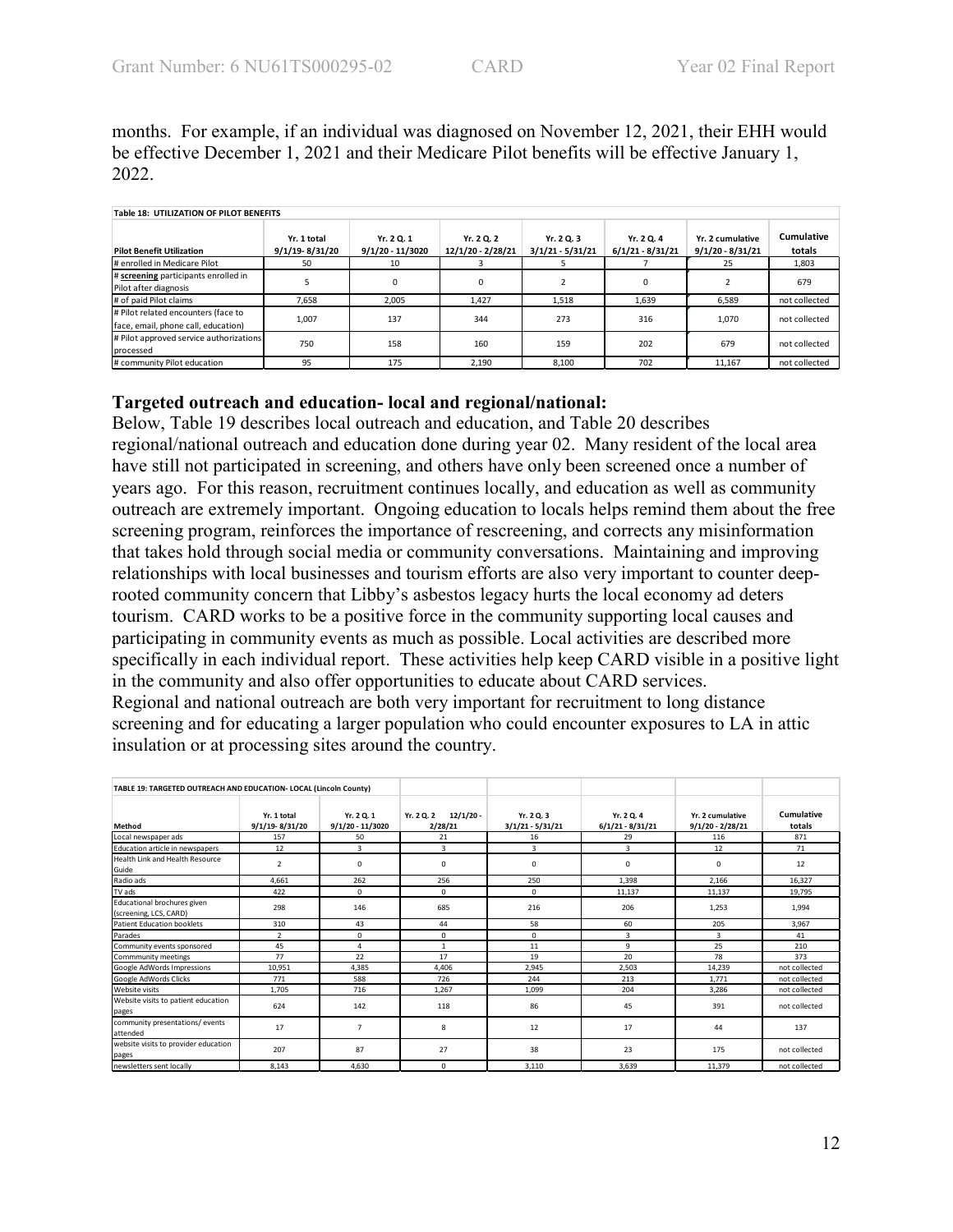| TABLE 20: TARGETED OUTREACH AND EDUCATION- REGIONAL & NATIONAL |                                   |                                  |                                      |                                  |                                  |                                        |                          |
|----------------------------------------------------------------|-----------------------------------|----------------------------------|--------------------------------------|----------------------------------|----------------------------------|----------------------------------------|--------------------------|
| Method                                                         | Yr. 1 Total<br>$9/1/19 - 8/31/20$ | Yr. 2 Q. 1<br>$9/1/20 - 11/3020$ | $12/1/20$ -<br>Yr. 2 Q. 2<br>2/28/21 | Yr. 2 Q. 3<br>$3/1/21 - 5/31/21$ | Yr. 2 Q. 4<br>$6/1/21 - 8/31/21$ | Yr. 2 cumulative<br>$9/1/20 - 2/28/21$ | <b>Cumulative totals</b> |
| Newspaper-outreach                                             | 68                                | 22                               | 17                                   | 12                               | 6                                | 57                                     | 201                      |
| Radio ads -outreach                                            | 755                               | $\Omega$                         | 0                                    | $\Omega$                         | $\Omega$                         | 0                                      | 10.997                   |
| TV ads -outreach                                               | 21,888                            | 8.748                            | 8.897                                | 9.937                            | 81.632                           | 109,214                                | 139.338                  |
| Website -outreach                                              | 17,299                            | 5,533                            | 8,037                                | 12,132                           | 11,038                           | 36,740                                 | not collected            |
| Website -patient education                                     | 2.411                             | 584                              | 691                                  | 785                              | 371                              | 2.431                                  | not collected            |
| Website -provider education                                    | 744                               | 243                              | 178                                  | 221                              | 183                              | 825                                    | not collected            |
| Google AdWords Impressions-<br>outreach                        | 53.850                            | 9.156                            | 9.815                                | 111,044                          | 98.412                           | 228,427                                | not collected            |
| Google AdWords Clicks- outreach                                | 3.165                             | 1.662                            | 2.092                                | 6.591                            | 10.307                           | 20.652                                 | not collected            |
| Educational brochures given<br>(screening, tobacco, LDS)       | 119                               | 0                                | 0                                    | 122                              | 40                               | 162                                    | not collected            |
| YouTube Channel                                                | 2,822                             | 855                              | 748                                  | 870                              | 864                              | 3,337                                  | 20,259                   |
| Patient Education booklets -<br>education                      | 277                               | 47                               | 31                                   | 34                               | 58                               | 170                                    | 3,745                    |
| Lung cancer screening brochures -<br>education                 | 64                                | 32                               | 9                                    | 29                               | 63                               | 133                                    | 377                      |
| Health promotion events sponsored -<br>outreach                | 5                                 | $\Omega$                         | 0                                    | 10                               | $\mathbf{1}$                     | 11                                     | 52                       |
| Newsletters sent                                               | 7,434                             | 3,401                            | 0                                    | 3,677                            | 3,953                            | 11,031                                 | not collected            |

### **Targeted Ourteach/Education to medical professionals:**

Table 21 details efforts directed towards medical professionals. Raising awarness about Libby asbestos within the medical community is important to help facilitate referrals and coordinte care.

| TABLE 21: TARGETED OUTREACH TO- HEALTHCARE PROFESSIONALS |                                   |                                |                                      |                                  |                                  |                                        |                          |
|----------------------------------------------------------|-----------------------------------|--------------------------------|--------------------------------------|----------------------------------|----------------------------------|----------------------------------------|--------------------------|
| Method                                                   | Yr. 1 Total<br>$9/1/19 - 8/31/20$ | Yr. 2 Q. 1<br>9/1/20 - 11/3020 | $12/1/20 -$<br>Yr. 2 Q. 2<br>2/28/21 | Yr. 2 Q. 3<br>$3/1/21 - 5/31/21$ | Yr. 2 Q. 4<br>$6/1/21 - 8/31/21$ | Yr. 2 cumulative<br>$9/1/20 - 2/28/21$ | <b>Cumulative totals</b> |
| Website -provider education                              | 744                               | 330                            |                                      |                                  |                                  | 330                                    | not collected            |
| Mailings                                                 | 121                               | 20                             | 10                                   | 19                               | 23                               | 72                                     | not collected            |
| CARD newsletter -education                               | 1.056                             | 839                            | o                                    | 575                              | 571                              | 1.985                                  | 29.575                   |
| orrovider education book mailed                          | 271                               | 30                             | 26                                   | 28                               | 68                               | 152                                    | 1,690                    |
| Professional Conferences -<br>education/outreach         |                                   |                                |                                      |                                  |                                  | 10                                     | 49                       |
| Medical professionals -education                         | 46                                | 38                             |                                      | 226                              | 41                               | 305                                    | 275                      |
| Press release pick ups                                   | 228                               | 72                             | 107                                  | 141                              | 104                              | 424                                    | not collected            |
| other targeted outreach efforts                          | 301                               |                                |                                      | 13                               | 13                               | 35                                     | not collected            |

## **Website Use:**

CARD's website is an important tool for outreach, education, and communication with target populations. During grant year 1 a feed to our Facebook page was added to the website's homepage so that users can be informed about the most up to date information. This has been an important communication tool during the COIVD-19 pandemic when the clinic has had reduced staffing, reduced appointment capacity, and we have been closed down temporarily due to pandemic concerns. The number of sessions are the number of times users visited CARD's website and the number of pages viewed includes all of the different pages within CARD's overall website. Page depth is how many pages a single user looks at in one session.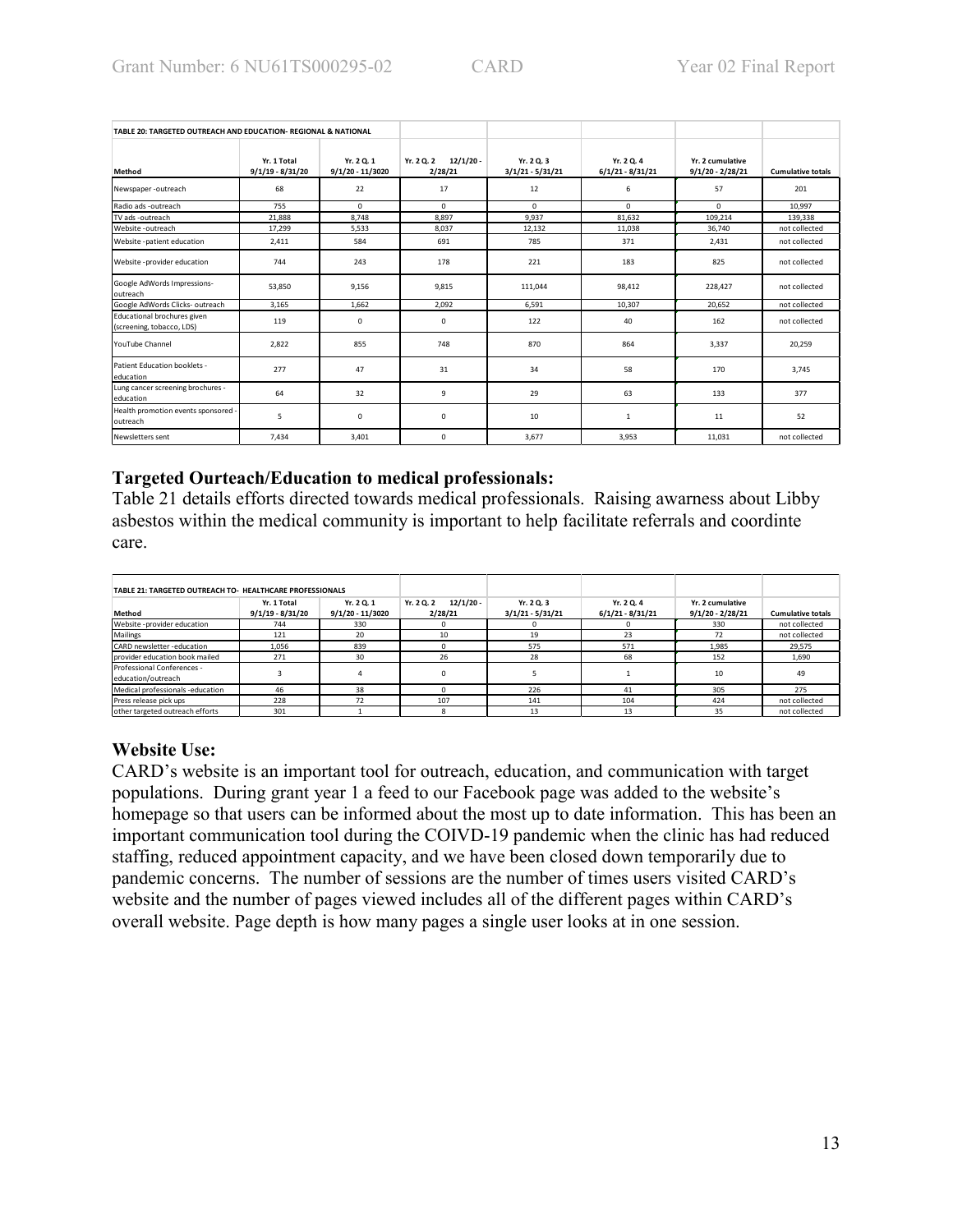| TABLE 22: Website use                           |                                   |                                  |                                      |                                  |                                  |                                        |                          |  |  |  |
|-------------------------------------------------|-----------------------------------|----------------------------------|--------------------------------------|----------------------------------|----------------------------------|----------------------------------------|--------------------------|--|--|--|
| <b>Website Use</b>                              | Yr. 1 Total<br>$9/1/19 - 8/31/20$ | Yr. 2 Q. 1<br>$9/1/20 - 11/3020$ | $12/1/20$ -<br>Yr. 2 Q. 2<br>2/28/21 | Yr. 2 Q. 3<br>$3/1/21 - 5/31/21$ | Yr. 2 Q. 4<br>$6/1/21 - 8/31/21$ | Yr. 2 cumulative<br>$9/1/20 - 2/28/21$ | <b>Cumulative totals</b> |  |  |  |
| Screening applications submitted via<br>website | 105                               | 20                               | 20                                   | 13                               | 17                               | 70                                     | 377                      |  |  |  |
| Contact CARD emails via website                 | 106                               | 24                               | 41                                   | 48                               | 29                               | 142                                    | 681                      |  |  |  |
| # of website sessions                           | 9,441                             | 3,564                            | 5.627                                | 9.005                            | 12.065                           | 30,261                                 | 143.573                  |  |  |  |
| # pages viewed                                  | 17,299                            | 5,533                            | 8,037                                | 12,132                           | 14,591                           | 40,293                                 | 309.615                  |  |  |  |
| session length 30+ minutes                      | 47                                | $\overline{7}$                   | 16                                   | 9                                | 9                                | 41                                     | 1,486                    |  |  |  |
| session length 10-30 minutes                    | 363                               | 58                               | 71                                   | 104                              | 90                               | 323                                    | 14,328                   |  |  |  |
| session length 3-10 minutes                     | 490                               | 111                              | 99                                   | 198                              | 184                              | 592                                    | 30,619                   |  |  |  |
| session length 1-3 minutes                      | 567                               | 168                              | 164                                  | 299                              | 295                              | 926                                    | 23,157                   |  |  |  |
| session length 31-60 seconds                    | 367                               | 105                              | 111                                  | 219                              | 208                              | 643                                    | 10.423                   |  |  |  |
| session length 11-30 seconds                    | 370                               | 137                              | 174                                  | 302                              | 272                              | 885                                    | 13,703                   |  |  |  |
| session less than 10 seconds                    | 7.237                             | 2,978                            | 4,992                                | 7.874                            | 11.007                           | 26,851                                 | 34,088                   |  |  |  |
| Page depth: 1-9 Pages viewed in sessio          | 10.200                            | 3,522                            | 5.580                                | 8.958                            | 14,205                           | 32,265                                 | 67.964                   |  |  |  |
| 10-14 Pages viewed in session                   | 348                               | 29                               | 29                                   | 33                               | 23                               | 114                                    | 2,171                    |  |  |  |
| 15-19 Pages viewed in session                   | 175                               | 9                                | 5                                    | 8                                | 4                                | 26                                     | 815                      |  |  |  |
| 20+ Pages viewed in session                     | 253                               | 4                                | 13                                   | 6                                | $\mathcal{P}$                    | 25                                     | 1,012                    |  |  |  |
| # of users                                      | 8.782                             | 3,257                            | 4,274                                | 8.163                            | 11,415                           | 27,109                                 | 74,965                   |  |  |  |
| new users                                       |                                   | 99%                              | 83%                                  | 99%                              | 94%                              |                                        |                          |  |  |  |
| returning users                                 |                                   | 1%                               | 17%                                  | 1%                               | 6%                               |                                        |                          |  |  |  |
| Male users                                      |                                   | 45%                              | 47%                                  | 46%                              | 48%                              |                                        |                          |  |  |  |
| Female users                                    | not cumulative.                   | 55%                              | 53%                                  | 54%                              | 52%                              |                                        | not cumulative.          |  |  |  |
| Age between 18-24                               | reported as a                     | 8%                               | 12%                                  | 11%                              | 11%                              | not cumulative, reported               | reported as a            |  |  |  |
| Age between 25-34                               |                                   | 22%                              | 22%                                  | 21%                              | 22%                              | as a percentage                        |                          |  |  |  |
| Age between 35-44                               | percentage                        | 18%                              | 19%                                  | 19%                              | 19%                              |                                        | percentage               |  |  |  |
| Age between 45-54                               |                                   | 18%                              | 16%                                  | 19%                              | 18%                              |                                        |                          |  |  |  |
| Age between 55-64                               |                                   | 17%                              | 18%                                  | 17%                              | 19%                              |                                        |                          |  |  |  |
| Age 65+                                         |                                   | 16%                              | 13%                                  | 13%                              | 11%                              |                                        |                          |  |  |  |

### **TABLE 22: Website use**

### **Social Media and COVID-19 outreach efforts:**

During the COVID-19 pandemic, outreach and educational activities have been significantly limited, so CARD has been focusing on expanding our reach via the internet. We have been working to increase our presence and followers on Facebook and Instagram by posting more often and inviting others to follow us. During the grant year, a new video was posted on YouTube each week as well, and CARD's staff participated in unique outreach efforts such as attending the local Farmer's Market weekly, partnering with other local organizations to reach more diverse audiences, and even hiding painted rocks for community members to find and return. These outreach efforts helped to keep CARD relevant during difficult times when many were limiting social interactions and practicing caution in leaving their homes to avoid COVID-19 exposure and subsequent infection. CARD also opened a COVID-19 testing site for the community and registered to be a Montana COVID-19 vaccine provider. The clinic actively participated in free vaccination clinics during which screening information and take away items were also given away. The vaccination clinics were an excellent way to provide positive outreach while improving the health of our community.

### **CARD Annual Rally:**

CARD's annual Rally was not held in the fall as usual due to COVID precautions. The event is usually held in coordination with the public school, but schools have been taking significant precautions including the cancellation of all extracurricular activities, offering and sometimes mandating at-home learning, and when in person, having smaller groups that stay together. For these reasons, the annual Rally was held outdoors on June 5 and it was planned in conjunction with our Kiwanis club's Family Day in the Park event. The annual Rally event is an excellent way to engage local youth and their families in education about asbestos related disease and other important health topics. Upon completion of all booths, prizes or other useful items such as mini first aid kits with CARD Screening information will be offered. Table 23 details year 2's Rally attendance.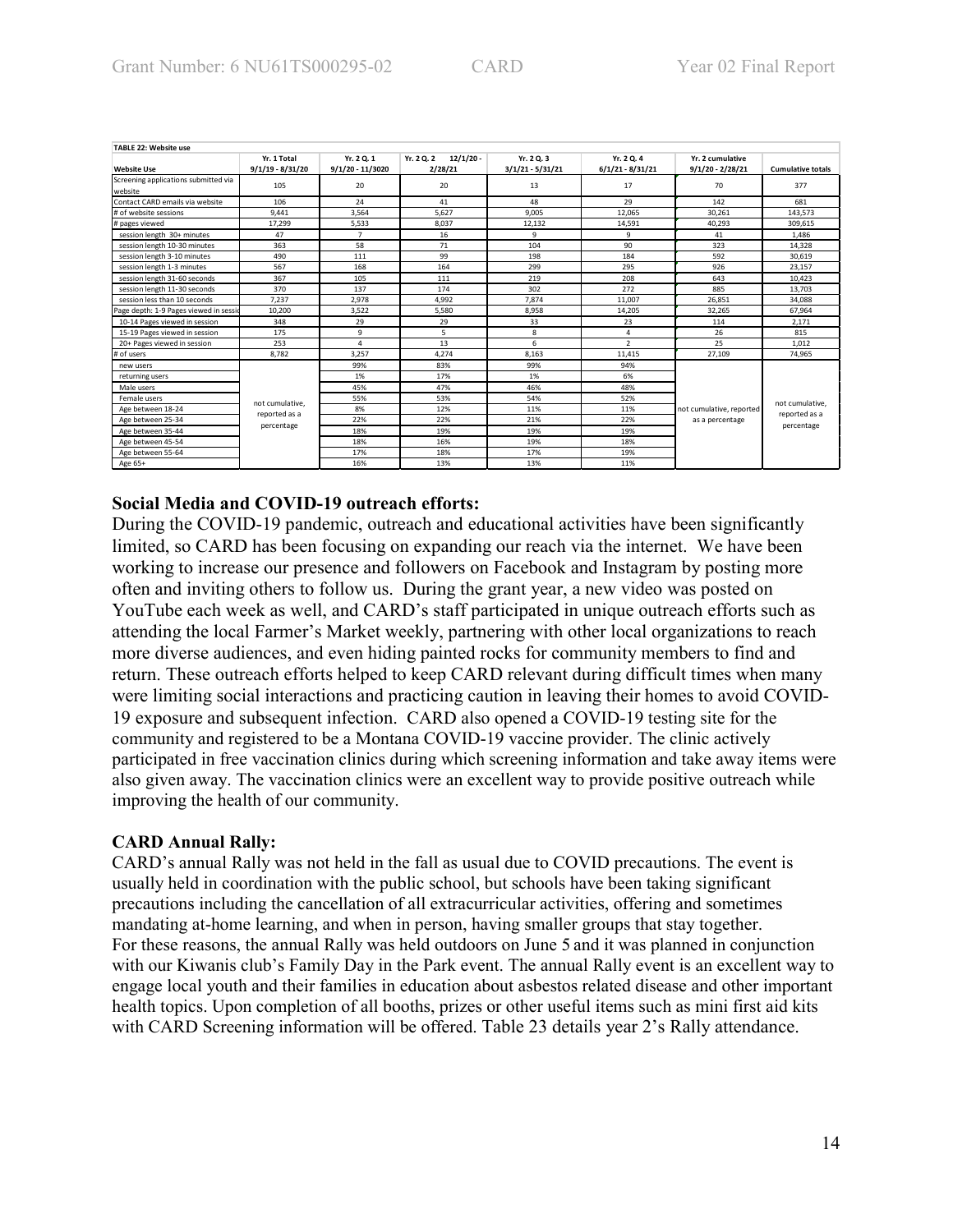| <b>TABLE 23: CARD RALLY</b> |                                |                                |                                 |                                  |                                  |                                        |                             |
|-----------------------------|--------------------------------|--------------------------------|---------------------------------|----------------------------------|----------------------------------|----------------------------------------|-----------------------------|
|                             | Yr. 1 total 9/1/19-<br>8/31/20 | Yr. 2 Q. 1<br>9/1/20 - 11/3020 | Yr. 2 Q. 2<br>12/1/20 - 2/28/21 | Yr. 2 Q. 3<br>$3/1/21 - 5/31/21$ | Yr. 2 Q. 4<br>$6/1/21 - 8/31/21$ | Yr. 2 cumulative<br>$9/1/20 - 8/31/21$ | <b>Cumulative</b><br>totals |
| # students present          | 268                            |                                |                                 |                                  | 120                              | 120                                    | 1,228                       |
| # adults present            | 104                            |                                |                                 |                                  |                                  | 53                                     | 497                         |

### **CHALLENGES: REASON FOR DELAY AND ANTICIPATED CORRECTIVE ACTION OR DELETION**

# **The COIVD-19 Pandemic:**

A vast and all-encompassing concern, COVID-19 has impacted the screening program significantly during year 02 of the grant. During quarter 1, the screening programs continued to be impacted by COVID-19 with a decrease in the number of patient that could be seen. This decrease was related to both restrictions such as social distancing, and to patient cancellations due to concern over the virus. In addition, a surge of COVID-19 cases began in Lincoln County, MT in September of 2020 and continued throughout the quarter. This surge forced the closure of CARD's pulmonary function labs beginning on October 19, 2020 in order to protect our patients and staff. Our decision to close the labs was made based on the surge in local cases and taking into consideration recommendations of the American Thoracic Society and other leaders in the field of respiratory medicine. Spirometry in particular can be dangerous for spreading the virus because the maneuver requires patients to blow air out hard and fast, and this of course, cannot be done wearing a mask. The maneuver, by its nature, increases the likelihood of disease transmission and it takes 20 minutes or more for all of the potentially exhaled particles to settle so others in the area could be exposed afterwards. CARD ordered and subsequently installed equipment to convert our labs into negative pressure rooms so that spirometry testing could be safely continued. These rooms, use lower air pressure to suck outside air in and trap potentially harmful particles in the room by preventing air from leaving the space. This protects people outside of the rooms from any potential exposure. Twelve air-flow changes per hour along with built in HEPA filtration protect our spirometry techs and respiratory therapists working in the labs. Air flows directly outdoors, and room pressure is monitored by a system outside of the sealed doors.

Some facilities conducting spirometry for screening participants at a distance started requiring a COVID test prior to performing the breathing tests during year 2. Paying for the required COVID tests was added to the grant's services with the approval of ATSDR during year 2 and this was also implemented for in-clinic spirometry testing.

Other pandemic-related precautions put in place for COVID-19 during year 2 of the grant have included:

- requiring everyone in the building to wear a mask or face shield
- monitoring symptoms and temperatures of staff and patients coming into the clinic
- sending information about COIVD-19 precautions to patients prior to their visits including a request that patients do not bring extra people to their appointments
- use of a specific sick room for anyone who is symptomatic but needs to be seen
- regular cleaning of surfaces in public areas and in between every patient in offices/patient rooms
- limiting the number of people allowed in our waiting rooms and separating seating for social distancing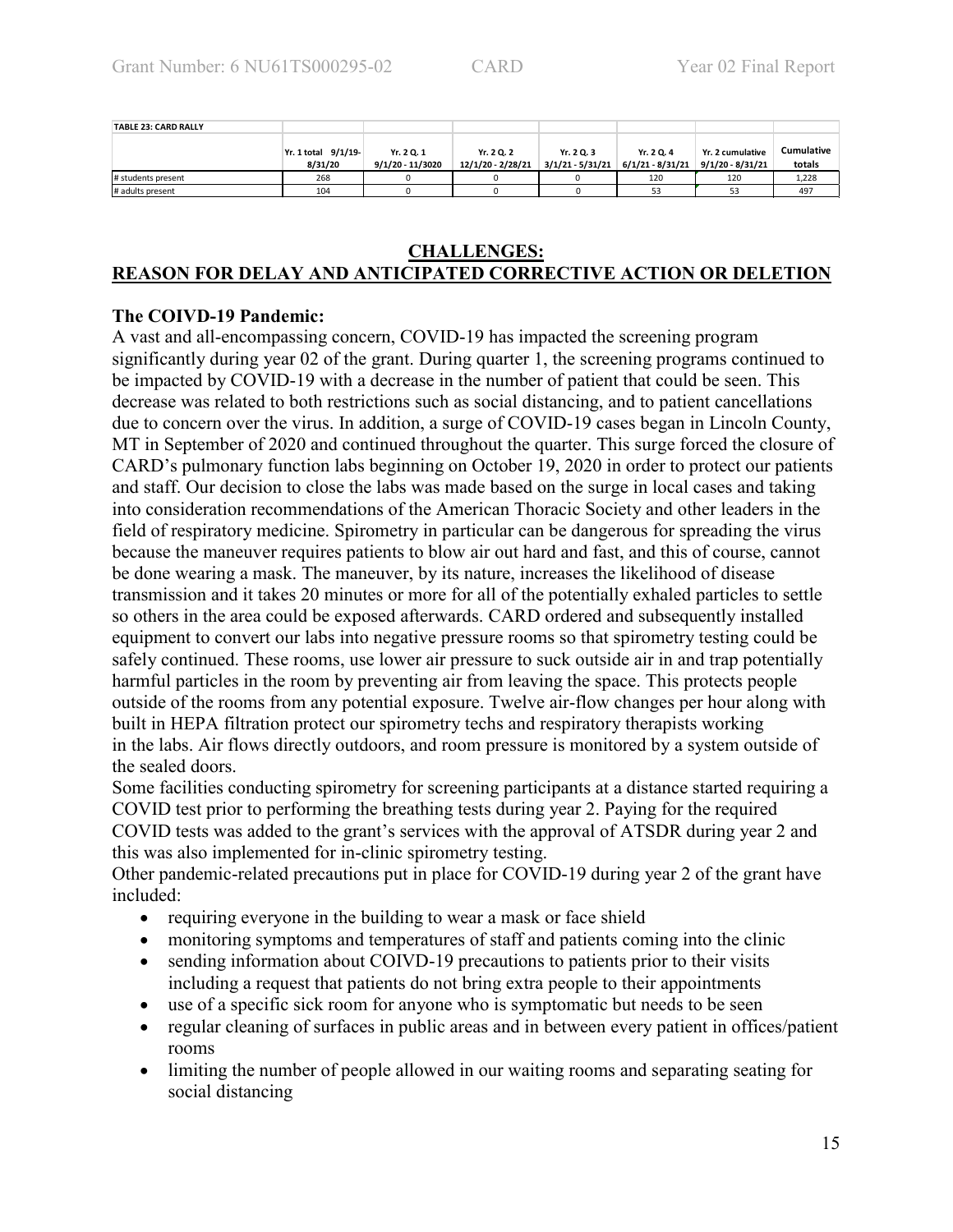- encouraging long distance participation in screening for anyone not from the local area
- continuing to encourage hand washing, flu shots, and COVID-19 vaccinations for those who are eligible
- pre-screening of patients planning to come into the clinic as part of our appointment reminder phone calls. Those with COVID-19 symptoms are asked to reschedule or are sent to a nurse to determine if they need to come in.

During quarter 4, Lincoln County Montana experienced another surge in COVID-19 cases with the delta variant. Cases were higher than at any other point in the pandemic during the final quarter of the grant. In an effort to increase screening numbers safely, CARD began to recall screening participants this quarter and also sent out post cards to area residents about screening. In a satisfaction survey received on July 13, one patient wrote, "I was happy that a rapid COVID test was done and all the improvements to the pulmonary testing

# **Transition of roles and structure of CARD:**

During quarter 3 of year 2, Dr. Brad Black, CARD's CEO and Medical Director chose to move towards partial retirement. He stepped down as CEO and Medical Director and transitioned into a new part-time role as Senior Medical and Research Advisor. He also stopped seeing patients during quarter 4. His prior role of Medical Director transitioned to Dr. Karen Lee Morrissette, and Tracy McNew transitioned into the Executive Director role as of May 2021. To date the transition has been seamless.

# **Loss of Information Technology employee:**

During year 2, CARD's Information Technology (IT) Specialist left the organization to take a new position. Recruitment was attempted but no one with the necessary knowledge and experience applied. CARD made the decision to outsource IT so that our needs would be met in a timely manner. We are working with a company called Montana Technical Solutions or MTS, and to date, the transition has worked well and there has been no interruption in our ability to carry out grant activities.

# **STATUS OF PROGRAM, SCREENING, INFRASTRUCTURE, AND STAFF**

The grant goals and objectives were implemented successfully during year 2 with quality assurances in place for delivery of ARD and LCS screening activities, data management, and screening-related outreach and educational activities. The CARD's infrastructure is solid with well-developed processes that have proven effective over the last ten years of grant implementation. Processes have improved over time with ongoing refinement in areas such as screening data management allowing for more efficient data collection and reporting. Completeness and accuracy of the database is evident by consistency of data reported across multiple tables. All data is quality controlled and scrubbed for accuracy before reports and table outcomes are generated. All screening CT scans are read by a qualified physician, so a CARD physician over-reads all CT images ordered by the Physician Assistant.

# **MEASURES OF EFFECTIVENESS**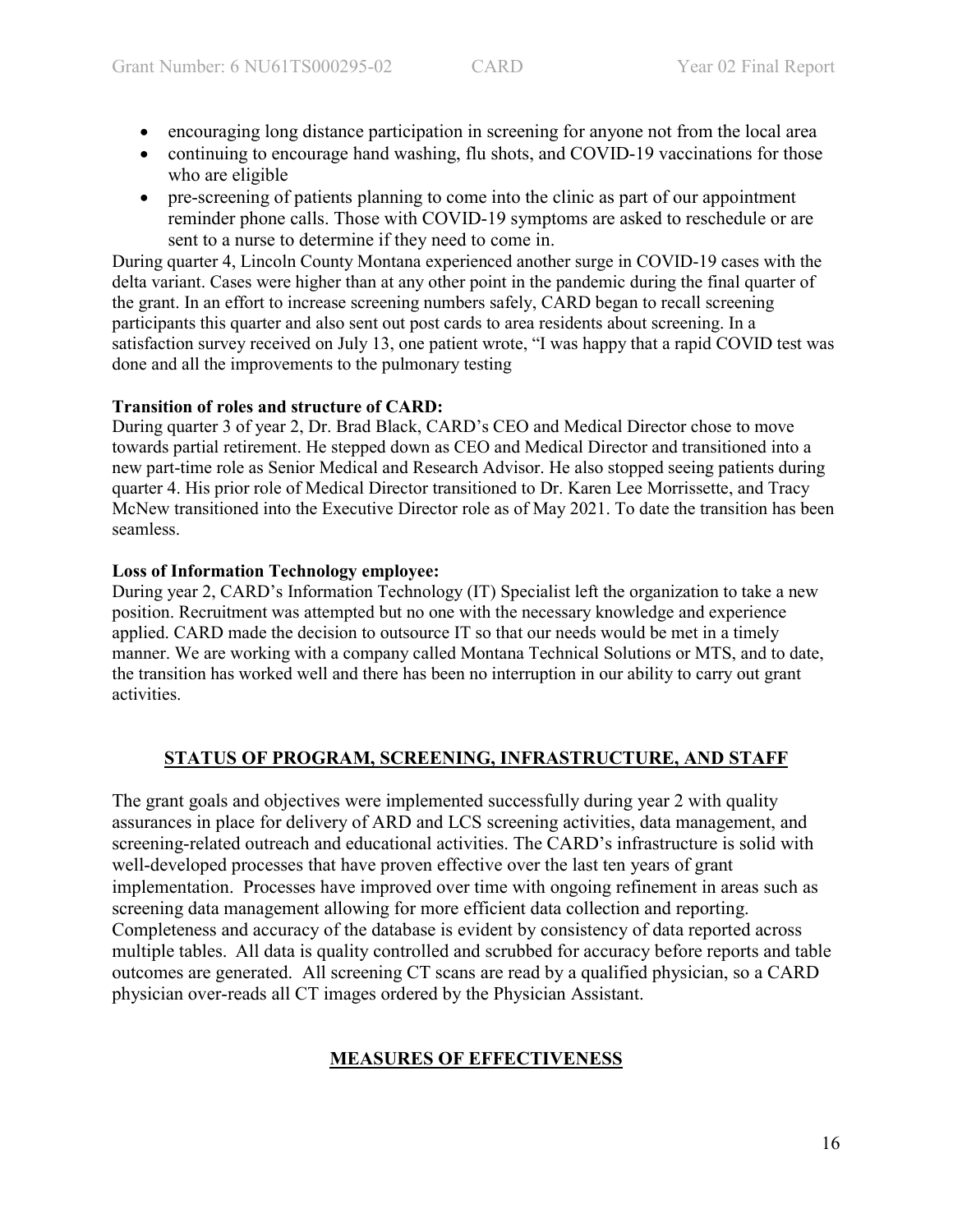Measures of effectiveness were reported under each specific goal above. Some overall grant successes include the following feedback received from patients: Quarter 1:

- "This appointment with Dr. Lee was great. She was very nice and seemed concernedwith my health. I will come back now."
- "Everyone was very helpful. I thank you all!"
- "The scheduling was excellent. I had little to no wait time between appointments. The staff at all three spots were professional. I especially appreciated the time the staff and
- doctor spent explaining the process and results. An excellent experience."
- "I was so impressed with the extensiveness of the screening and the explanations from the people."

Quarter 2:

• "They explained what was happening to me. Found an infection and got me stated on meds right away."

Quarter 3:

• "I was very pleased. I inquired on how to access the Pilot Program for services and was immediately seen by Stephanie Shaw. She was most helpful and answered the questions on how to proceed."

Quarter 4:

- "The hospital was running late on the x-ray because of an emergency. The clinic and staff made me feel very comfortable and not rushed despite the delay."
- "Everyone was very professional, thorough and explained all test and procedures to my ability and knowledge to understand."
- "Prompt, friendly, informative explanation of procedures for clarity."
- "I felt everything went very smoothly. Staff was friendly and efficient. Great communication and friendly, knowledgeable staff."
- "Everyone was so kind and helpful. They made me feel comfortable and they were very knowledgeable."

# **FINANCIAL RECAP OF GRANT EXPENDITURES**

As of this report, for grant year 2 (September 2020 through August 2021), \$2,108,269.46 (84%) had been spent of the \$2,499,973.81 grant award. Actual expenses were less than budgeted due to the COVID-19 pandemic as described above, but a carryover of funds was approved to implement a data management project to improve grant reporting abilities in year three so with that, 96% of grant funds were expended.